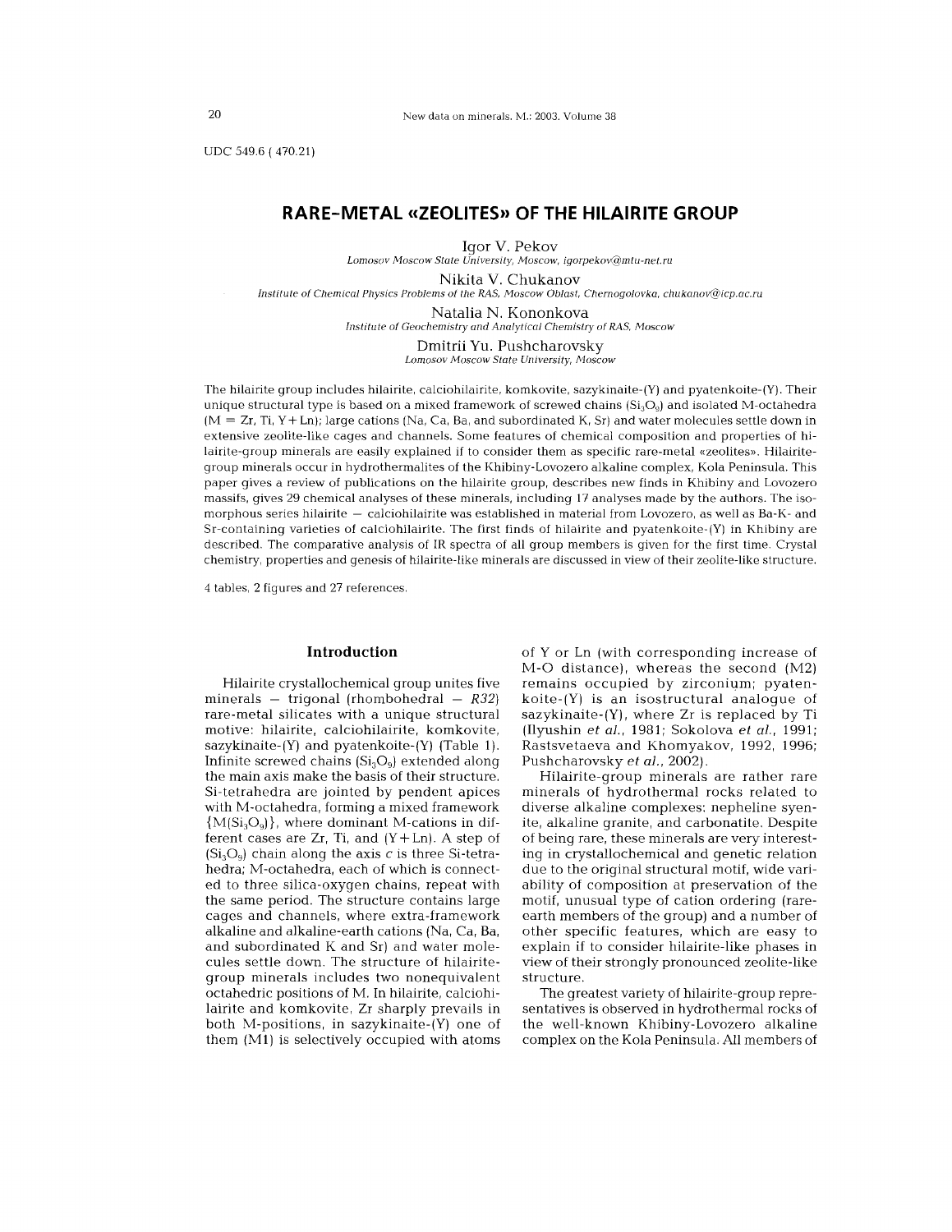the group, except for komkovite, are present here, the number of their finds comes to a dozen; in some cases these minerals are the main concentrators of zirconium, yttrium and heavy lantanides in late paragenesis. This paper is devoted to the description of hilairite-group minerals from new occurrences in Lovozero and Khibiny massifs, and also to the discussion of some interesting mineralogical and crystallochemical features of the entire group.

#### **Occurrence**

*Hilairite*  $Na<sub>2</sub>ZrSi<sub>3</sub>O<sub>9</sub>·3H<sub>2</sub>O$  is the most widespread member of the group. It was discovered by G.Chao at al. (1974) in hydrothermal rocks related to nepheline syenites and alkali-rich pegmatites of agpaitic Mont Saint-Hilaire complex in Quebec, Canada. It associates here with gaidonnayite, elpidite, natrolite, microcline, analcite, albite, aegirine, rutile, zircon, fluorite, calcite, sulfides (Chao et al., 1974; Horvath and Gault, 1990; Horvath and Pfenninger-Horvath, 2000). Hilairite, in association with aegirine, natrolite, serandite, sphalerite, cordylite and zakharovite, also occurs in miarolitic cages of agpaitic nepheline syenite, which makes part of the nearby Saint Amable sill (Horvath et al., 1998).This mineral in late pegmatite paragenesis is related to alkaline and nepheline syenites of Southern Norway: with pyrophanite, astrophyllite, catapleiite, analcite, boehmite, etc. in Bratthagen near Larvik and in Langesundsfjord — on islands Siktesue (with albite gaidonnayite, zircon) and Vesle Arue (with aegirine and zircon) (Raade, Mladeck, 1977; Raade et ai., 1980; Andersen et ai., 1996). Hilairite in Vuoriyarvi alkaline-ultrabasic complex in Northern Karelia was described in cavities in dolomite carbonatites in association with carbonate-apatite and pyrite (Voloshin et al., 1989). Hilairite enriched with calcium settles between grains of albite, potassic feldspar, quartz, aenigmatite, and narsarsukite in alkaline granite of the southern part of Strange Lake complex (Quebec-Labrador, Canada). However, the data on chemistry of the mineral are absent because of small quantity of substance (Birkett et al., 1992). Hilairite was also found in alkaline complex P030S de Caldas in Brazil (Horvath *et ai.,* 1998). In the majority of listed cases, this mineral occurs in cavities, where forms light (colorless, white, pink, cream, light brown) subisometric crystals up to 4 mm with faces {11-20} and {01-12}, sometimes also  $\{-1-120\}$  (class of symmetry

| Hilairite<br>Mineral                                                      |                                                  | <b>Calciohilairite</b>                                            | Komkovite                         | Sazykinaite-(Y)                                                                                                                    | Pyatenkoite-(Y)                                                   |  |  |
|---------------------------------------------------------------------------|--------------------------------------------------|-------------------------------------------------------------------|-----------------------------------|------------------------------------------------------------------------------------------------------------------------------------|-------------------------------------------------------------------|--|--|
| Idealized<br>formula                                                      |                                                  |                                                                   |                                   | $Na2TSi3O9$ • 3H <sub>2</sub> O $CaZrSi3O9$ • 3H <sub>2</sub> O $BaZrSi3O9$ • $3H2O$ $Na3YZrS4O18$ • $6H2O$ $Na3YTSi4O18$ • $6H2O$ |                                                                   |  |  |
| Symmetry                                                                  | Trigonal,<br>R32                                 | Trigonal,<br>R32                                                  | Trigonal,<br>R32                  | Trigonal,<br>R32                                                                                                                   | Trigonal,<br>R32                                                  |  |  |
| Unit cell parameters                                                      |                                                  |                                                                   |                                   |                                                                                                                                    |                                                                   |  |  |
| $a, \AA$<br>$c, \mathsf{A}$<br>$V \, \AA^3$<br>Ζ                          | 10.556<br>15.855<br>1532<br>6                    | 10.498<br>7.975<br>761<br>3                                       | 10.52<br>15.72<br>1507<br>6       | 10.825<br>15.809<br>1604<br>3                                                                                                      | 10.696<br>15.728<br>1558<br>3                                     |  |  |
| Framework density<br>(number of framework 15.7<br>atoms in 1000 $\AA^3$ ) |                                                  | 15.8                                                              | 15.9                              | 15.0                                                                                                                               | 15.4                                                              |  |  |
| Refractive indices                                                        |                                                  |                                                                   |                                   |                                                                                                                                    |                                                                   |  |  |
| $n_{\circ}$<br>$n_{\alpha}$                                               | 1.596<br>1.609                                   | 1.619<br>1.622                                                    | 1.644<br>1.671                    | 1.578<br>1.585                                                                                                                     | 1.607<br>1.612                                                    |  |  |
| $D_{\text{meas}}$ , g/cm <sup>3</sup>                                     | 2.72                                             | 2.68                                                              | 3.31                              | 2.67                                                                                                                               | 2.68                                                              |  |  |
| $D_{\text{calc}}$ , g/cm <sup>3</sup>                                     | 2.74                                             | 2.74                                                              | 3.31                              | 2.74                                                                                                                               | 2.70                                                              |  |  |
| References                                                                | Chao et al.,<br>1974;<br>Ilyushin et al.<br>1981 | Boggs,<br>1988;<br>Pushcharovsky et al., Sokolova et al.,<br>2002 | Voloshin et al.,<br>1990:<br>1991 | Khomyakov et al.,<br>1993:<br>Rastsvetaeva and<br>Khomyakov, 1992                                                                  | Khomyakov et al.,<br>1996:<br>Rastsvetaeva and<br>Khomyakov, 1996 |  |  |

Tabie 1. Comparative characteristics of hilairite-group minerals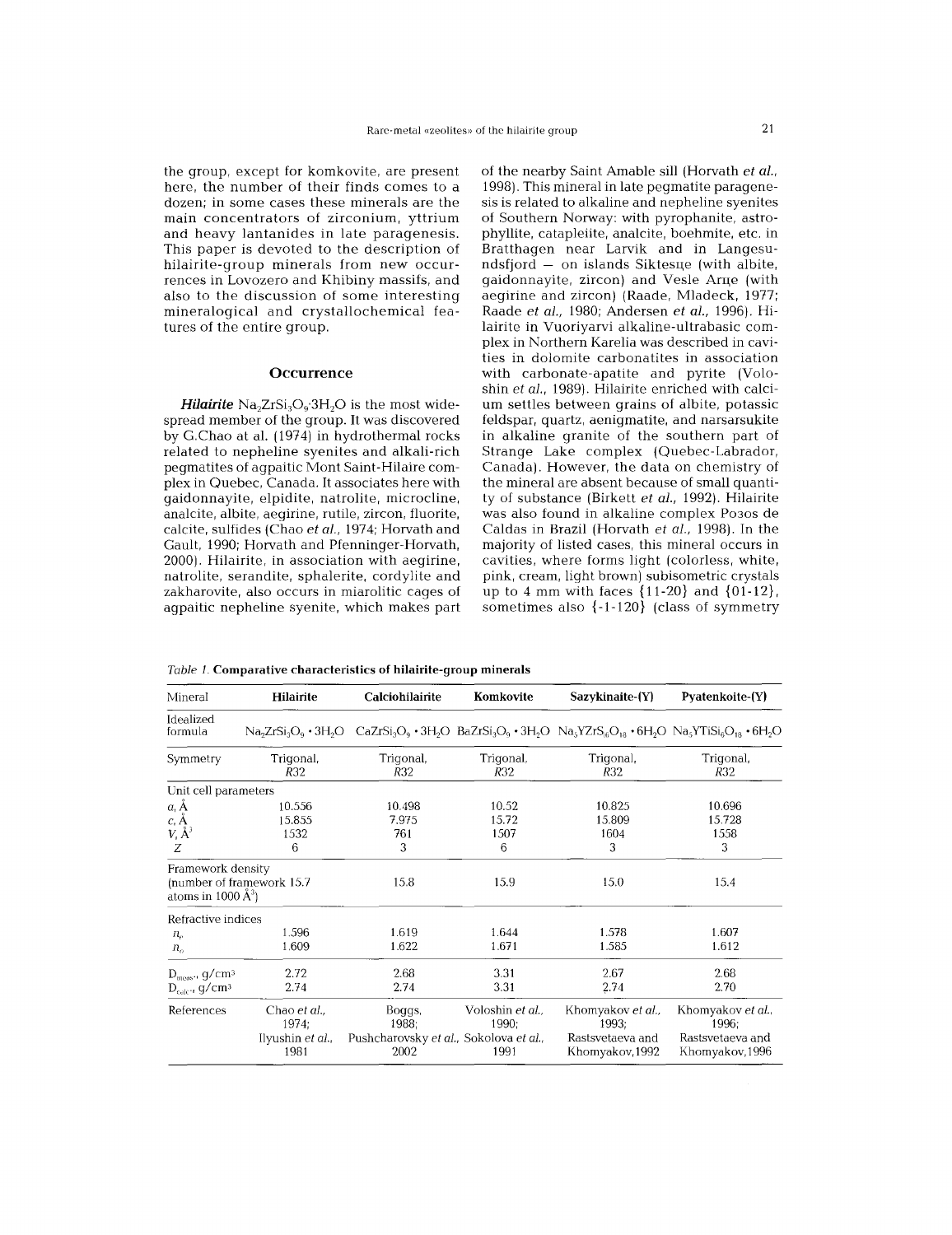32), frequently twinned. Fine-grained masses are also present.

In the territory of the USSR, hilairite for the first time was described by A.P.Khomyakov and N.M.Chernitsova (1980) on the material of three finds in the Lovozero massif. In samples from underground workings in the Alluaiv Mountain, hilairite has been met as yellowish and brownish transparent rhombohedral crystals 0.5-1 mm in size, closelyassociating with neighborite in small cavities of pegmatoid ultra-alkaline rocks, which veined and streaky bodies occur in poikilitic cancrisilite-sodalite-nepheline syenite. Major minerals in these rocks are potassic feldspar, nepheline, sodalite, cancrisilite, aegirine, alkaline amphibole; typical minor and accessory minerals are analcite, natrolite, ussingite, lorenzenite, lamprophyllite, eudialyte, parakeldyshite, apatite, ilmenite, gaidonnayite, steenstrupine, loparite, sulfides, etc. This paragenesis includes villiaumite, kogarkoite, sidorenkite, thermonatrite. Hilairite in another association was found in borehole core from the same Alluaiv Mountain: here its pink crystals up to 1 mm occur on walls of cavities in albite rock associating with elpidite, siderite and hisingerite-like phase. At last, in a sheet-like pegmatite on the Karnasurt Mountain, hilairite was found as pink opallike grains up to 1 cm in dense fine-grained albite rock with serandite and sphalerite. In all three cases the mineral is determined in X-ray powder patterns and by optical properties (Khomyakov and Chernitsova, 1980), the chemical composition was not studied. G.D.Ilyushin *et ai.* (1981) studied the crystal structure of hilairite in a single crystal from the Alluaiv Mountain for the first time and described its structural type, which has appeared to be a new one.

We have discovered hilairite in the Khibiny massif, where it was not known before. Known collector A.S.Podlesnyi collected samples with hilairite in an underground working of the Kirovskiy apatite mine (level  $+252$  m) in the Kukisvumchorr Mountain. The pegmatite where it was found out has received the name of «Hilairitovoye» after the find of fine specimens with hilairite. This is a lens more than 10 m in the extent and more than 1 m thick in ijolite-urtite near the contact with apatitenepheline rock. We have determined 50 (!) mineral kinds, including more than 20 raremetal minerals, from the « Hilairitovoye» body. The main components of pegmatite are microcline, nepheline, and aegirine; titanite, pectolite, natrolite, eudialyte, rinkite, astrophyllite,

apatite, fluorite, dawsonite, and sulfides are abundant. The richest hydrothermal mineralization is developed in small cavities in «pillows» of microcline. Walls of these cavities are covered with crystals of albite, calcite, quartz, ankerite, apatite and associated various rare- $\mathbf{m}$ etal  $\mathbf{m}$ inerals  $-$  alkaline silicates of zirconi um (hilairite, elpidite, catapleiite, gaidonnayite), beryllium (epididymite, eudidymite), niobium and titanium (nenadkevichite, vuoriyarvite-K, tsepinite-K, labuntsovite-Mg), carbonates of strontium, barium and rare-earth elements (strontianite, donnayite-(Y), mckelviyte-(Y), ancylite-(Ce), synchysite-(Ce), kukharenkoite-(La), carbocernaite, burbankite). Anatase, barite, gobbinsite, celadonite, muscovite, hisingerite, thorite, hematite, etc. are also discovered here in late associations. Hilairite forms fine crystals up to 6 mm in the greatest dimension and have been made out by faces of rhombohedron {O1-12} and trigonal prisms  $\{11-20\}$  and  $\{-1-120\}$ . The ratio of areas of these faces defines the habit and shape of crystals: most frequently there are isometric pseudo-rhombic dodecahedric individuals, sometimes extended along axis c, and rare rhombohedra almost without prism faces (Fig. 1b-e). Faces of hilairite crystals are usually smooth, brilliant, less often covered with complex figures of growth. Crystals are opaque, saturated with microinclusions, giving them different shades of brown color, from darkchocolate to light-coffee. Clusters of hilairite crystals are frequent here, they even form brushes.

One more find of hilairite we made in the Lovozero massif. This mineral, represented by a high-calcium variety, composes core of some crystals of calciohilairite in cavities of albitized porphyraceous lujavrites on the Flora Mountain (Pekov, 2000). This occurrence is characterized in more detail below.

*Calciohilairite* CaZrSi<sub>3</sub>O<sub>9</sub>.3H<sub>2</sub>O was described as a new mineral from miarolitic cavities in boulders of alkaline granites of the Golden Horn batholith on the slope of Liberty Bell Mountain in the northern part of Cascade Range, Washington, USA. It was discovered as white and bluish crystals (up to 2 mm), formed by faces {11-20}. {-1-120} and {O1-12} in association with microcline, quartz, albite, chlorite, fluorite, bastnaesite, zircon, malachite (Boggs, 1988). Calciohilairite was found in the latest paragenesis in cavities of nepheline syenite in Saint Amable as several beige and white prismatic-rhombohedral crystals  $0.5 - 0.9$  mm in size. In one case it grows on natrolite together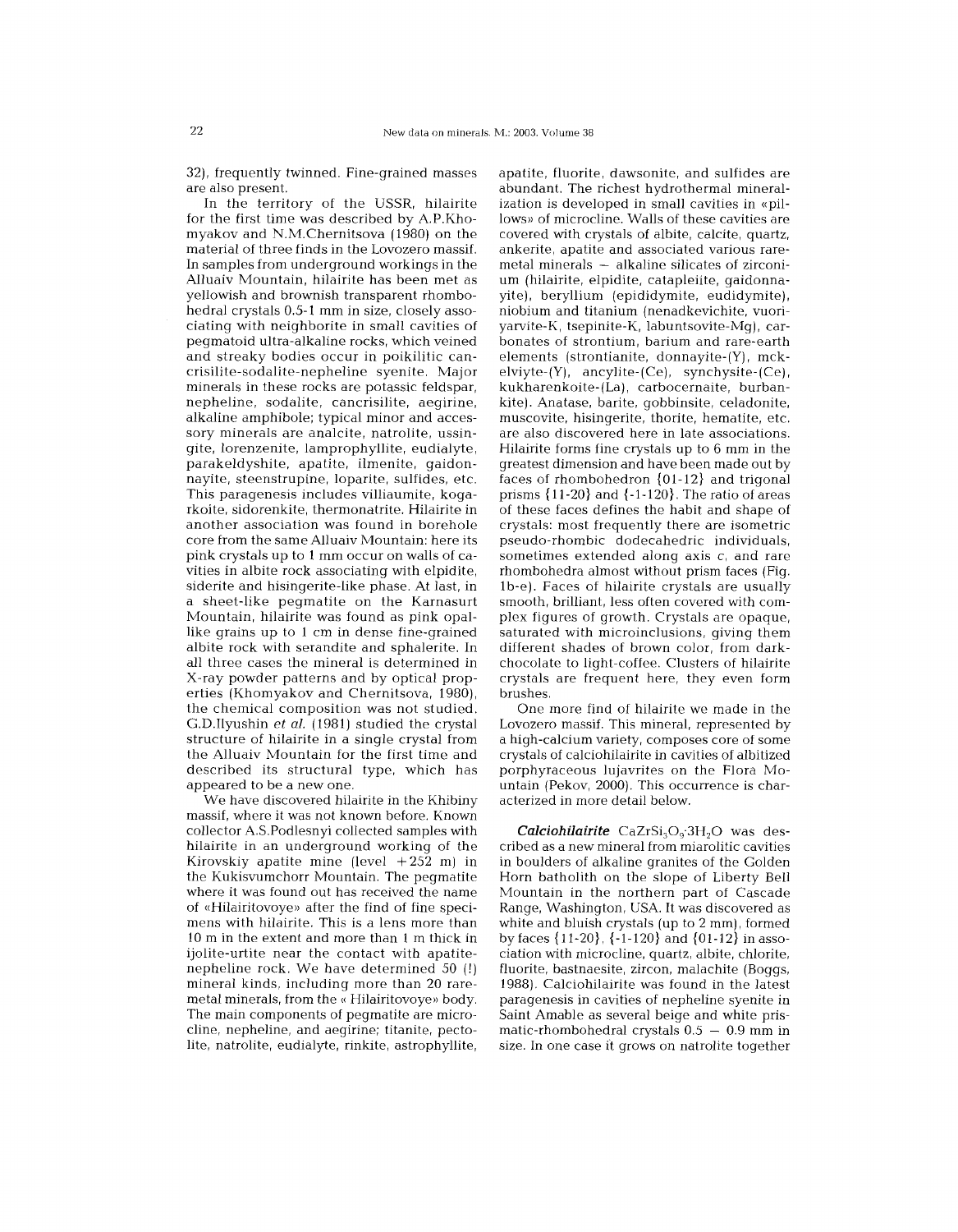with nenadkevichite, rhodochrosite, polylithionite, fluorite, aegirine and pyrite, in another it associates with astrophyllite, aegirine, eudialyte, microcline, manganneptunite, natrolite and birnessite pseudomorphs after serandite. The composition of mineral from Saint Amable, in the data of electron microprobe sounding is:  $(Ca_{0.99}K_{0.01})_{\Sigma=1.00}(Zr_{0.96}Ti_{0.02}Mn_{0.01})_{\Sigma=0.99}$  $(Si_{3.00}Al_{0.01})_{\Sigma3.01}O_{8.98}3H_2O$  (Horvath *et al.*, 1998). At Mont Saint-Hilaire, calciohilairite was noted as aggregates to 1 mm in association with quartz in cavities in alkaline hornfels (Horvath and Pfenninger-Horvath, 2000).

The fourth in the world and the first in Russia find of calciohilairite was made by one of authors on the Flora Mountain in the northern endocontact of the Lovozero massif (Pekov, 2000). This is probably richest of all known occurrences of this mineral; calciohilairite here is the main Zr concentrator in hydrothermal rocks. It gives isometric, frequently split crystals to 0.5 mm formed by faces of rhombohedron {01-12} and prisms {11-20} and {-1-120} (Fig. 1c). Aggregates of split individuals, sometimes spherical, up to 1 mm in diameter, are usual here. Fresh crystals are transparent, of light brown (coffee) color. The altered varieties are turbid to completely opaque, milky-white or have color of ivory. Calciohilairite grows on walls of cavities in albitized porphyraceous murmanite-eudialyte and lorenzenite-eudialyte lujavrites near the contact with a pegmatite vein. It associates with aegirine, natrolite, lorenzenite, epididymite, carbonate-fluorapatite, pyrite, and especially close  $-$  with minerals of labuntsovite-group: kuzmenkoite-Mn, labuntsovite-Mn, organovaite-Mn, vuoriyarvite-K. Core of some calciohilairite crystals correspond by composition to high-calcium or high-potassium varieties of hilairite.

Other variety of enriched with barium calciohilairite is found in cavities in a hydrothermally altered zone of a large pegmatite in the Lepkhe-Nel'm Mountain in the same Lovozero massif. This body has an irregular form and occurs in feldspathoid poikilitic syenite. Marginal parts of pegmatite are mainly composed of potassic feldspar, aegirine, nepheline, eudialyte, magnesio-arfvedsonite, lamprophyllite, lorenzenite; the core has experienced an intensive hydrothermal alteration and contains, in addition to relics of the listed minerals, abundant halloysite and natrolite. Once abundant mineral of pectolite-serandite series is totally replaced with water oxides of Mn. Hydrothermal mineralization is also intensive in the intermediate zone of pegmatite, where fluorapatite, carbonate-apatite, tainiolite, polylithionite, ne-

ptunite, catapleiite, kupletskite, barytolamprophyllite, tundrite-(Ce), vinogradovite, Nb-titanite, minerals of labuntsovite group (tsepinite-Na, tsepinite-K, paratsepinite-Ba, kuzmenkoite-Zn, alsakharovite-Zn), harmotome, and Ba-containing calciohilairite develop in cavities. The last forms single translucent white rhombohedral crystals (Fig. 1a) to 0.5 mm together with natrolite growing on microcline, aegirine, and lorenzenite.

*Komkovite* BaZrSi<sub>3</sub>O<sub>9</sub>.3H<sub>2</sub>O is only known in carbonatites of the Vuoriyarvi alkalineultrabasic massif in the Northern Karelia. It was described from the borehole core, in dolomite streaks cross-cutting metasomatically altered pyroxenite. Its brown rhombohedral crystals to 5 mm grow on dolomite in cavities of streaks together with phlogopite, strontianite, barite, georgechaoite, and pyrite (Voloshin *et aI., 1990).*

 $S$ azykinaite-(Y) Na<sub>s</sub>(Y,HREE)ZrSi<sub>6</sub>O<sub>18</sub>:3H<sub>2</sub>O was discovered in hydrothermally altered ultra alkaline pegmatite, occurring on urtite/apatite-nepheline contact in the Koashva Mountain in the Khibiny massif. It forms yellowish-greenish rhombohedra up to 2 mm across, formed by faces {O1-12}, closely associating with lemmleinite-K in cavities in essentially aegirinic zone of pegmatite containing also natrolite, potassic feldspar, pectolite, alkaline amphibole, lomonosovite, sphalerite, etc. (Khomyakov *et aI., 1993).*

Recently sazykinaite-(Y) was also found in Saint-Hilaire, in cavities in essentially sodalite hyper alkaline rock as crystals formed by faces of rhombohedron {01-12} with a narrow band of prism {11-20}, in association with ussingite, serandite, mangan-neptunite, lintisite, erdite and vuonnemite (Horvath, Pfenninger-Horvath, 2000).

One of authors (LV.P.) has found that sazykinaite-(Y) is rather common in the pegmatitic complex of the Koashva Mountain in Khibiny, formed by a series of morphologically and structurally similar bodies located strictly on the contact of urtite with a large deposit of apatitenepheline rock. **In** addition to pegmatite, in which sazykinaite-(Y) was described for the first time by A.P.Khomyakov *et aI.* (1993), this mineral was found in three bodies where it is not only the unique phase of Y and HREE, but also one of basic carriers of Zr in hydrothermal paragenesis (Pekov, 1998). Sazykinaite-(Y) only occur in cavities and most frequently – in dissolution hollows in eudialyte as doubtless source of Zr, Y, and HREE. Rhombohedral crys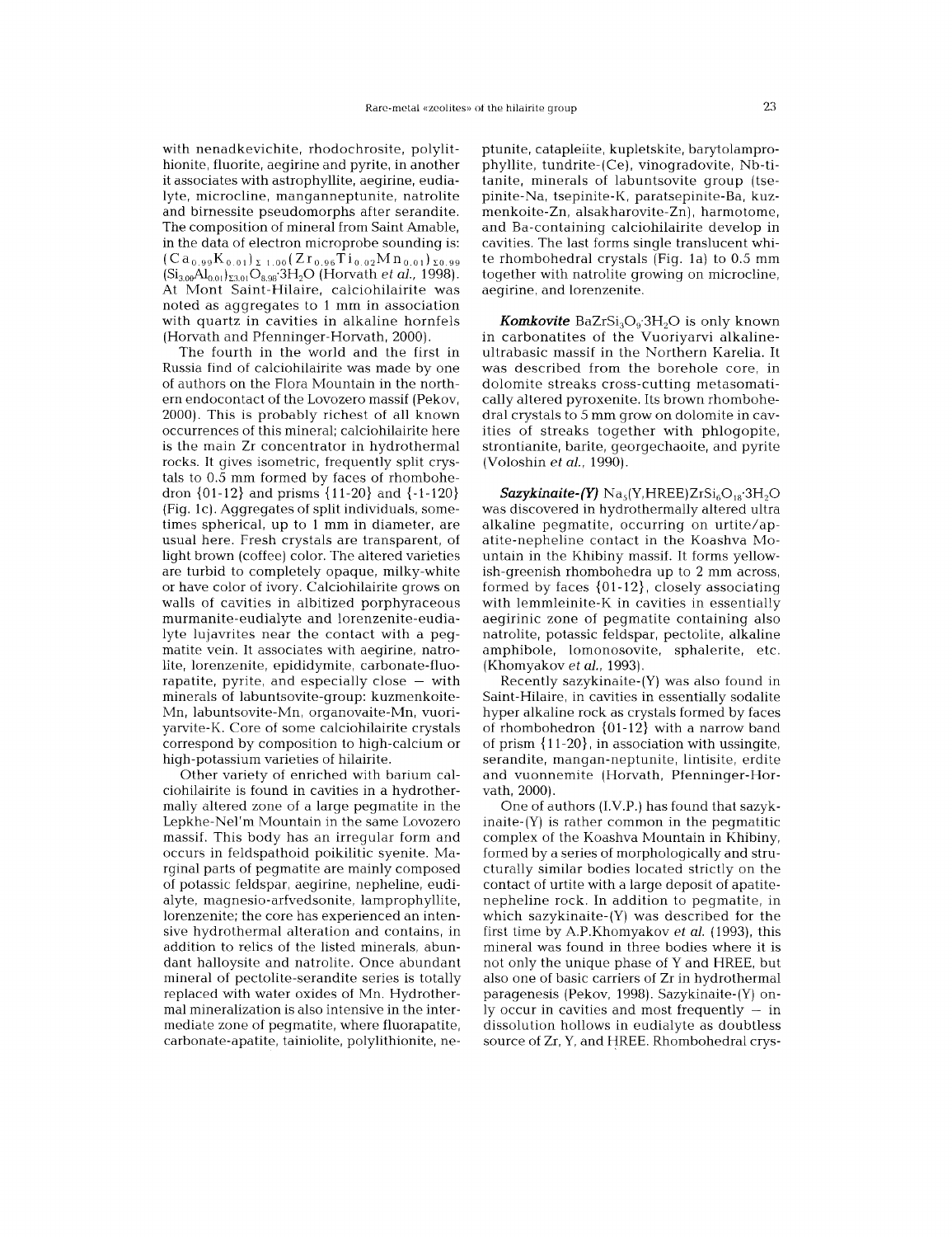tals of sazykinaite-(Y) (Fig. la) usually do not  $\frac{1}{2}$  mm, but occasionally up to 5. 6 mm. They are very frequently split, have a blocky-mosaic structure. Other simple forms, except for {O1-12}. were not revealed in the materal from Khibiny. It has light yellow, palebrown or greenish color, sometimes almost colorless, and transparent. Sometimes sazykinaite-(Y) associates with other alkaline Zr-silicates catapleiite, umbite, kostylevite, wadeite - but almost never in direct contact with them. Sazykinaite-(Y) associates with aegirine, natrolite, microcline, pectolite, lamprophyllite, magnesiumastrophyllite, sphalerite, sometimes lemmleinite-K, sitinakite, nacaphite, sodalite, lomonosovite, etc. Its association with minerals of light lantanides, practically deprived of Y and HREE (vitusite- (Ce), belovite-(Ce), petersenite-(Ce), remondite-(La), rinkite, potassic rhabdophane-(Ce), etc is characteristic. In some pegmatites it is possible to see sazykinaite-(Y) in the neighbourhood with «salt» minerals — villiaumit Na-carbonates, soda-phosphate, in others they are completely leached.

 $Pyatenkoit (Y)$  Na<sub>s</sub>(Y,HREE)TiSi<sub>6</sub>O<sub>18</sub>.3H<sub>2</sub>O<sub>1</sub> a titanium analogue of sazykinaite-(Y), was described as a new mineral from hydrotherma<br>rock <sup>a</sup> of the Alluaiv Mount <sup>6</sup> n in the Lovozer massif. Its colorless rhombohedral crystals formed by faces {01-12} and up to 0.5 mm, grow on walls of cavities and cracks in lomonosovite, associating with albite, natrolite, gonnardite, aegirine, neptunite and fluorite (Khomyakov *et aI.,* 1996). No other finds of this mineral are known till now.

We have discovered pyatenkoite-(Y) in the Kukisvumchorr Mountain in the Khibiny massif. It is determined in sample #447 from A.S.Podlesny collection. This sample is a fragment of prospecting well core, drilled in an underground working at level  $+252$  m in the Kirovskii mine. Pyatenkoite-(Y) forms light gray with greasy luster translucent crystals up to 1.5 mm, quite often split, made out by rhombohedron faces  $\{01-12\}$ , with a band of prism faces  $\{11-20\}$  and  $\{-1-120\}$  (Fig. 1b). These crystals and their aggregates on walls of cavities occur in the axial zone of a pegmatite streak composed of white to colorless microcline with small amount of black needle-like aegirine. To walls, the streak is enriched with aegirine; nepheline and rinkite appear in it. In cavities, film and spheroidal grains of brown and black solid bitumen are observed together with pyatenkoite-(Y).

#### **Chemical Composition**

The chemical (cation) composition of minerals (Tables 2 and 3) was determined by electron microprobe using the Camebax SX 50 instrument at the Department of Mineralogy of the Lomonosov Moscow State University. In order to prevent destruction of samples, the analysis was carried out by a rastered beam from an area of 10 x 10 microns at accelerating voltage 15 kV and beam current 20 nA. The standards were: albite  $(Na)$ , orthorlase  $(K, A1, Si)$ , andra- $\epsilon^B$  .e (Ca, Fe), SrSO<sub>4</sub> (S<sup>r</sup>, BaSO<sub>4</sub> (Ba),  $a^g$  phi bole (Mg),  $MnTiO<sub>3</sub>$  (Mn, Ti), ZnO (Zn), phosphates of individual REE like (REE) $PO<sub>4</sub>$  (REE  $=$  Y and lantanides), ThO<sub>2</sub> (Th), Zr (Zr),  $Hf$  ( $Hf$ ),  $Nb$  ( $Nb$ ).

The basic features of composition of investigated minerals are given below.

Ratio Si/ $\Sigma M \approx 3$  was observed in all samples, which, undoubtedly, is related to precisely separated «building» functions of the cations forming a mixed framework.

Among M-cations, Zr dominates in hilairite, calciohilairite and sazykinaite-(Y), while Hf, Ti



*Fig.* 1. *Crystals* of *hilairite-group minerals from the Khibiny, Lovozero alkaline complex, Kola Peninsula*

a - *sazykinaite-(Y) from the Koashva Mountain, Khibiny, pyatenkoite-(Y) from the Alluaiv Mountain, Lovozero, and calciohilairite from the Lepkhe NeJ'm Mountain, Lovozero;*

- *b pyatenkoite-(Y) from the KukisvumchoTT Mountain, Khibiny;*
- c *ca1ciohilairite from the Flora Mountain, Lovozero;*
- d–e hilairite from the Kukisvumchorr Mountain, Khibin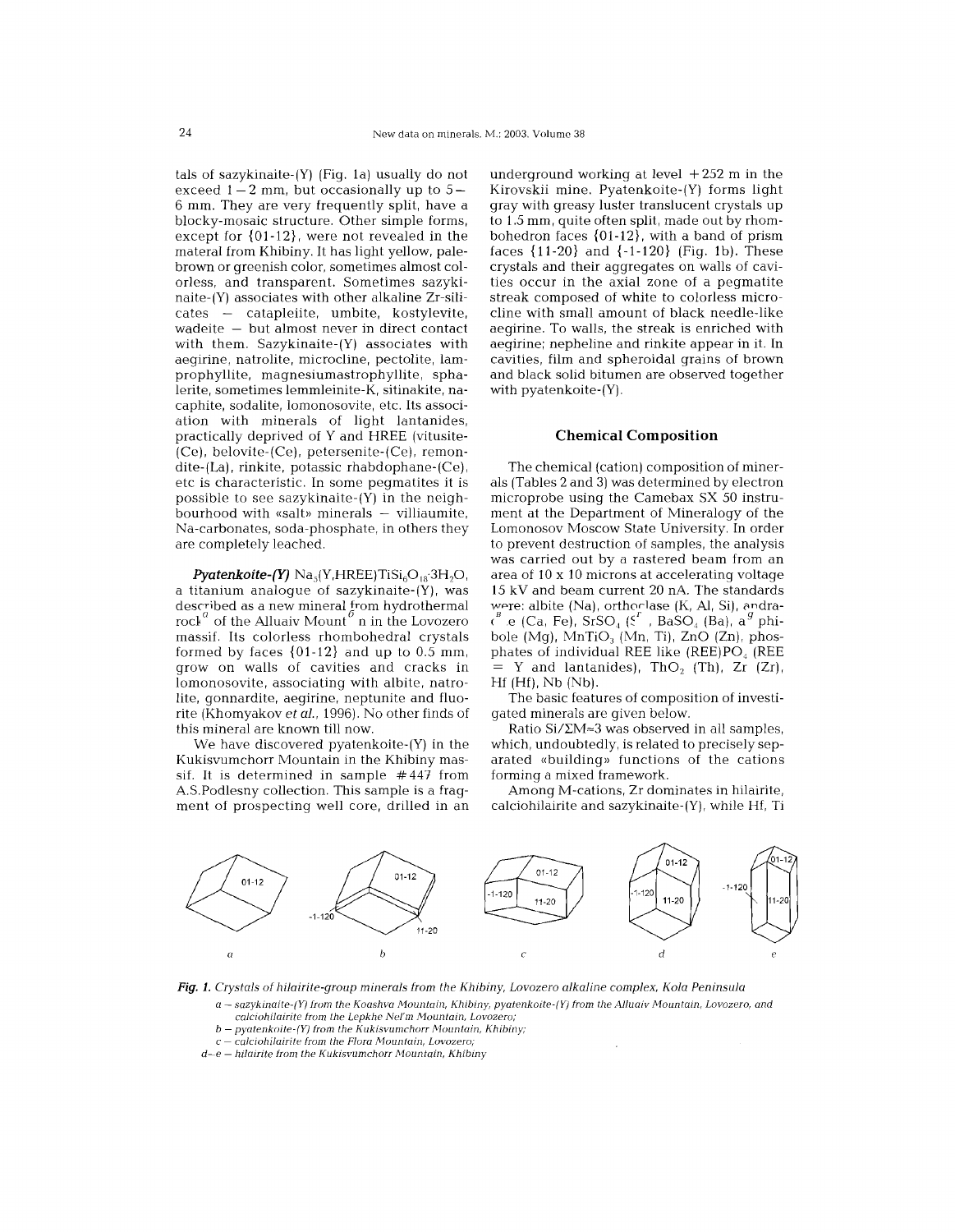*Table* 2. Chemical composition of hilairite, calciohilairite and komkovite

| wt. %<br>$1\overline{4.77}$<br>0.20<br>0.24<br>Na <sub>2</sub> O<br>13.43<br>14.32<br>0.22<br>0.13<br>0.20<br>0.00<br>$\overline{\phantom{0}}$<br>K,O<br>0.52<br>0.00<br>0.13<br>n.c.<br>n.c.<br>n.c.<br>n.c.<br>n.c.<br>13.56<br>0.20<br>11.25<br>CaO<br>10.74<br>10.70<br>11.62<br>11.41<br>0.08<br>n.c.<br>$\overline{\phantom{0}}$<br>30.02<br>BaO<br>0.00<br>28.19<br>n.c.<br>n.c.<br>n.c.<br>n.c.<br>n.c.<br>n.c.<br>$\overline{\phantom{m}}$<br>0.74<br>0.19<br>1.12<br>0.42<br>CuO<br>0.77<br>n.c.<br>n.c.<br>n.c.<br>0.03<br>0.03<br>FeO<br>0.03<br>0.09<br>0.70<br>0.12<br>0.33<br>n.c.<br>$\overline{\phantom{0}}$<br>0.03<br>2.61<br>1.06<br>2.59<br>0.05<br>0.28<br>$AI_2O_3$<br>n.c.<br>n.c.<br>$\overline{\phantom{a}}$<br>35.28<br>SiO <sub>2</sub><br>42.97<br>43.58<br>42.08<br>38.81<br>39.03<br>39.74<br>41.37<br>44.12<br>41.16<br>34.44<br>TiO <sub>2</sub><br>0.04<br>0.09<br>0.04<br>0.04<br>0.02<br>0.00<br>0.09<br>0.00<br>-<br>29.37<br>24.12<br>ZrO <sub>2</sub><br>29.79<br>29.72<br>33.37<br>32.02<br>30.43<br>31.64<br>32.37<br>33.58<br>24.94<br>HfO <sub>2</sub><br>0.21<br>0.46<br>n.c.<br>n.c.<br>n.c.<br>n.c.<br>n.c.<br>n.c.<br>$\overline{\phantom{0}}$<br>12.89<br>13.07<br>10.58<br>13.54<br>$H_2O$<br>n.d.<br>n.d.<br>10.70<br>n.d.<br>n.d.<br>n.d.<br>n.d.<br>100.00<br>86.13<br>99.62<br>84.82<br>86.32<br>Total<br>100.00<br>100.00<br>89.08<br>86.51<br>87.12<br>99.27<br>Formula units, calculation for 9 oxygen atoms<br>1.85<br>Na<br>2.00<br>1.89<br>0.03<br>0.03<br>0.03<br>0.02<br>0.03<br>$\overline{\phantom{0}}$<br>K<br>0.05<br>0.01<br>$\overline{\phantom{0}}$<br>$\overline{\phantom{0}}$<br>1.00<br>0.02<br>0.86<br>0.81<br>0.82<br>0.86<br>0.01<br>Ca<br>0.87<br>$\qquad \qquad -$<br>$\overline{\phantom{0}}$<br>$\overline{\phantom{a}}$<br>1.00<br>0.95<br>Ba<br>-<br>$\qquad \qquad -$<br>—<br>$\overline{\phantom{m}}$<br>$\qquad \qquad \qquad$<br>$\qquad \qquad \longleftarrow$<br>$\qquad \qquad \blacksquare$<br>0.06<br>0.01<br>0.04<br>0.02<br>0.04<br>Cu<br>$\overline{\phantom{0}}$<br>-<br>-<br>$\overline{\phantom{m}}$<br>0.02<br>0.01<br>Fe<br>0.04<br>0.01<br>$\overline{\phantom{0}}$<br>$\overline{\phantom{a}}$<br>$\overline{\phantom{0}}$<br>—<br>-<br>1.92<br>2.00<br>1.00<br>1.00<br>0.90<br>0.91<br>Σefc<br>1.89<br>0.92<br>0.94<br>0.99<br>0.92<br>$\overline{AI}$<br>0.22<br>0.22<br>0.02<br>0.09<br>$\qquad \qquad -$<br>$\overline{\phantom{0}}$<br>$\overline{\phantom{m}}$<br>$\overline{\phantom{0}}$<br>$\qquad \qquad -$<br>$\overline{\phantom{0}}$<br>$-$<br>Si<br>2.78<br>2.99<br>2.76<br>2.83<br>2.92<br>3.00<br>3.00<br>3.00<br>3.01<br>2.95<br>2.89<br>Zr<br>1.03<br>1.00<br>1.16<br>1.10<br>1.00<br>1.00<br>1.01<br>1.11<br>1.12<br>1.15<br>1.04<br>Hf<br>0.01<br>$\overline{\phantom{m}}$<br>$\overline{\phantom{m}}$<br>$\overline{\phantom{0}}$<br>$\qquad \qquad$<br>$\overline{\phantom{m}}$<br>-<br>$\overline{\phantom{m}}$<br>$\overline{\phantom{m}}$<br>$\overline{\phantom{m}}$<br>$H_2O$<br>3.21<br>3.00<br>3.00<br>3.00<br>3.08<br>n.d.<br>n.d.<br>n.d.<br>n.d.<br>n.d.<br>n.d. |  | 2 | 3 | 4 | 5 | 6 | 7 | 8 | 9 | 10 | 11 |
|-----------------------------------------------------------------------------------------------------------------------------------------------------------------------------------------------------------------------------------------------------------------------------------------------------------------------------------------------------------------------------------------------------------------------------------------------------------------------------------------------------------------------------------------------------------------------------------------------------------------------------------------------------------------------------------------------------------------------------------------------------------------------------------------------------------------------------------------------------------------------------------------------------------------------------------------------------------------------------------------------------------------------------------------------------------------------------------------------------------------------------------------------------------------------------------------------------------------------------------------------------------------------------------------------------------------------------------------------------------------------------------------------------------------------------------------------------------------------------------------------------------------------------------------------------------------------------------------------------------------------------------------------------------------------------------------------------------------------------------------------------------------------------------------------------------------------------------------------------------------------------------------------------------------------------------------------------------------------------------------------------------------------------------------------------------------------------------------------------------------------------------------------------------------------------------------------------------------------------------------------------------------------------------------------------------------------------------------------------------------------------------------------------------------------------------------------------------------------------------------------------------------------------------------------------------------------------------------------------------------------------------------------------------------------------------------------------------------------------------------------------------------------------------------------------------------------------------------------------------------------------------------------------------------------------------------------------------------------------------------------------------------------------------------------------------------------------------------------------|--|---|---|---|---|---|---|---|---|----|----|
|                                                                                                                                                                                                                                                                                                                                                                                                                                                                                                                                                                                                                                                                                                                                                                                                                                                                                                                                                                                                                                                                                                                                                                                                                                                                                                                                                                                                                                                                                                                                                                                                                                                                                                                                                                                                                                                                                                                                                                                                                                                                                                                                                                                                                                                                                                                                                                                                                                                                                                                                                                                                                                                                                                                                                                                                                                                                                                                                                                                                                                                                                                     |  |   |   |   |   |   |   |   |   |    |    |
|                                                                                                                                                                                                                                                                                                                                                                                                                                                                                                                                                                                                                                                                                                                                                                                                                                                                                                                                                                                                                                                                                                                                                                                                                                                                                                                                                                                                                                                                                                                                                                                                                                                                                                                                                                                                                                                                                                                                                                                                                                                                                                                                                                                                                                                                                                                                                                                                                                                                                                                                                                                                                                                                                                                                                                                                                                                                                                                                                                                                                                                                                                     |  |   |   |   |   |   |   |   |   |    |    |
|                                                                                                                                                                                                                                                                                                                                                                                                                                                                                                                                                                                                                                                                                                                                                                                                                                                                                                                                                                                                                                                                                                                                                                                                                                                                                                                                                                                                                                                                                                                                                                                                                                                                                                                                                                                                                                                                                                                                                                                                                                                                                                                                                                                                                                                                                                                                                                                                                                                                                                                                                                                                                                                                                                                                                                                                                                                                                                                                                                                                                                                                                                     |  |   |   |   |   |   |   |   |   |    |    |
|                                                                                                                                                                                                                                                                                                                                                                                                                                                                                                                                                                                                                                                                                                                                                                                                                                                                                                                                                                                                                                                                                                                                                                                                                                                                                                                                                                                                                                                                                                                                                                                                                                                                                                                                                                                                                                                                                                                                                                                                                                                                                                                                                                                                                                                                                                                                                                                                                                                                                                                                                                                                                                                                                                                                                                                                                                                                                                                                                                                                                                                                                                     |  |   |   |   |   |   |   |   |   |    |    |
|                                                                                                                                                                                                                                                                                                                                                                                                                                                                                                                                                                                                                                                                                                                                                                                                                                                                                                                                                                                                                                                                                                                                                                                                                                                                                                                                                                                                                                                                                                                                                                                                                                                                                                                                                                                                                                                                                                                                                                                                                                                                                                                                                                                                                                                                                                                                                                                                                                                                                                                                                                                                                                                                                                                                                                                                                                                                                                                                                                                                                                                                                                     |  |   |   |   |   |   |   |   |   |    |    |
|                                                                                                                                                                                                                                                                                                                                                                                                                                                                                                                                                                                                                                                                                                                                                                                                                                                                                                                                                                                                                                                                                                                                                                                                                                                                                                                                                                                                                                                                                                                                                                                                                                                                                                                                                                                                                                                                                                                                                                                                                                                                                                                                                                                                                                                                                                                                                                                                                                                                                                                                                                                                                                                                                                                                                                                                                                                                                                                                                                                                                                                                                                     |  |   |   |   |   |   |   |   |   |    |    |
|                                                                                                                                                                                                                                                                                                                                                                                                                                                                                                                                                                                                                                                                                                                                                                                                                                                                                                                                                                                                                                                                                                                                                                                                                                                                                                                                                                                                                                                                                                                                                                                                                                                                                                                                                                                                                                                                                                                                                                                                                                                                                                                                                                                                                                                                                                                                                                                                                                                                                                                                                                                                                                                                                                                                                                                                                                                                                                                                                                                                                                                                                                     |  |   |   |   |   |   |   |   |   |    |    |
|                                                                                                                                                                                                                                                                                                                                                                                                                                                                                                                                                                                                                                                                                                                                                                                                                                                                                                                                                                                                                                                                                                                                                                                                                                                                                                                                                                                                                                                                                                                                                                                                                                                                                                                                                                                                                                                                                                                                                                                                                                                                                                                                                                                                                                                                                                                                                                                                                                                                                                                                                                                                                                                                                                                                                                                                                                                                                                                                                                                                                                                                                                     |  |   |   |   |   |   |   |   |   |    |    |
|                                                                                                                                                                                                                                                                                                                                                                                                                                                                                                                                                                                                                                                                                                                                                                                                                                                                                                                                                                                                                                                                                                                                                                                                                                                                                                                                                                                                                                                                                                                                                                                                                                                                                                                                                                                                                                                                                                                                                                                                                                                                                                                                                                                                                                                                                                                                                                                                                                                                                                                                                                                                                                                                                                                                                                                                                                                                                                                                                                                                                                                                                                     |  |   |   |   |   |   |   |   |   |    |    |
|                                                                                                                                                                                                                                                                                                                                                                                                                                                                                                                                                                                                                                                                                                                                                                                                                                                                                                                                                                                                                                                                                                                                                                                                                                                                                                                                                                                                                                                                                                                                                                                                                                                                                                                                                                                                                                                                                                                                                                                                                                                                                                                                                                                                                                                                                                                                                                                                                                                                                                                                                                                                                                                                                                                                                                                                                                                                                                                                                                                                                                                                                                     |  |   |   |   |   |   |   |   |   |    |    |
|                                                                                                                                                                                                                                                                                                                                                                                                                                                                                                                                                                                                                                                                                                                                                                                                                                                                                                                                                                                                                                                                                                                                                                                                                                                                                                                                                                                                                                                                                                                                                                                                                                                                                                                                                                                                                                                                                                                                                                                                                                                                                                                                                                                                                                                                                                                                                                                                                                                                                                                                                                                                                                                                                                                                                                                                                                                                                                                                                                                                                                                                                                     |  |   |   |   |   |   |   |   |   |    |    |
|                                                                                                                                                                                                                                                                                                                                                                                                                                                                                                                                                                                                                                                                                                                                                                                                                                                                                                                                                                                                                                                                                                                                                                                                                                                                                                                                                                                                                                                                                                                                                                                                                                                                                                                                                                                                                                                                                                                                                                                                                                                                                                                                                                                                                                                                                                                                                                                                                                                                                                                                                                                                                                                                                                                                                                                                                                                                                                                                                                                                                                                                                                     |  |   |   |   |   |   |   |   |   |    |    |
|                                                                                                                                                                                                                                                                                                                                                                                                                                                                                                                                                                                                                                                                                                                                                                                                                                                                                                                                                                                                                                                                                                                                                                                                                                                                                                                                                                                                                                                                                                                                                                                                                                                                                                                                                                                                                                                                                                                                                                                                                                                                                                                                                                                                                                                                                                                                                                                                                                                                                                                                                                                                                                                                                                                                                                                                                                                                                                                                                                                                                                                                                                     |  |   |   |   |   |   |   |   |   |    |    |
|                                                                                                                                                                                                                                                                                                                                                                                                                                                                                                                                                                                                                                                                                                                                                                                                                                                                                                                                                                                                                                                                                                                                                                                                                                                                                                                                                                                                                                                                                                                                                                                                                                                                                                                                                                                                                                                                                                                                                                                                                                                                                                                                                                                                                                                                                                                                                                                                                                                                                                                                                                                                                                                                                                                                                                                                                                                                                                                                                                                                                                                                                                     |  |   |   |   |   |   |   |   |   |    |    |
|                                                                                                                                                                                                                                                                                                                                                                                                                                                                                                                                                                                                                                                                                                                                                                                                                                                                                                                                                                                                                                                                                                                                                                                                                                                                                                                                                                                                                                                                                                                                                                                                                                                                                                                                                                                                                                                                                                                                                                                                                                                                                                                                                                                                                                                                                                                                                                                                                                                                                                                                                                                                                                                                                                                                                                                                                                                                                                                                                                                                                                                                                                     |  |   |   |   |   |   |   |   |   |    |    |
|                                                                                                                                                                                                                                                                                                                                                                                                                                                                                                                                                                                                                                                                                                                                                                                                                                                                                                                                                                                                                                                                                                                                                                                                                                                                                                                                                                                                                                                                                                                                                                                                                                                                                                                                                                                                                                                                                                                                                                                                                                                                                                                                                                                                                                                                                                                                                                                                                                                                                                                                                                                                                                                                                                                                                                                                                                                                                                                                                                                                                                                                                                     |  |   |   |   |   |   |   |   |   |    |    |
|                                                                                                                                                                                                                                                                                                                                                                                                                                                                                                                                                                                                                                                                                                                                                                                                                                                                                                                                                                                                                                                                                                                                                                                                                                                                                                                                                                                                                                                                                                                                                                                                                                                                                                                                                                                                                                                                                                                                                                                                                                                                                                                                                                                                                                                                                                                                                                                                                                                                                                                                                                                                                                                                                                                                                                                                                                                                                                                                                                                                                                                                                                     |  |   |   |   |   |   |   |   |   |    |    |
|                                                                                                                                                                                                                                                                                                                                                                                                                                                                                                                                                                                                                                                                                                                                                                                                                                                                                                                                                                                                                                                                                                                                                                                                                                                                                                                                                                                                                                                                                                                                                                                                                                                                                                                                                                                                                                                                                                                                                                                                                                                                                                                                                                                                                                                                                                                                                                                                                                                                                                                                                                                                                                                                                                                                                                                                                                                                                                                                                                                                                                                                                                     |  |   |   |   |   |   |   |   |   |    |    |
|                                                                                                                                                                                                                                                                                                                                                                                                                                                                                                                                                                                                                                                                                                                                                                                                                                                                                                                                                                                                                                                                                                                                                                                                                                                                                                                                                                                                                                                                                                                                                                                                                                                                                                                                                                                                                                                                                                                                                                                                                                                                                                                                                                                                                                                                                                                                                                                                                                                                                                                                                                                                                                                                                                                                                                                                                                                                                                                                                                                                                                                                                                     |  |   |   |   |   |   |   |   |   |    |    |
|                                                                                                                                                                                                                                                                                                                                                                                                                                                                                                                                                                                                                                                                                                                                                                                                                                                                                                                                                                                                                                                                                                                                                                                                                                                                                                                                                                                                                                                                                                                                                                                                                                                                                                                                                                                                                                                                                                                                                                                                                                                                                                                                                                                                                                                                                                                                                                                                                                                                                                                                                                                                                                                                                                                                                                                                                                                                                                                                                                                                                                                                                                     |  |   |   |   |   |   |   |   |   |    |    |
|                                                                                                                                                                                                                                                                                                                                                                                                                                                                                                                                                                                                                                                                                                                                                                                                                                                                                                                                                                                                                                                                                                                                                                                                                                                                                                                                                                                                                                                                                                                                                                                                                                                                                                                                                                                                                                                                                                                                                                                                                                                                                                                                                                                                                                                                                                                                                                                                                                                                                                                                                                                                                                                                                                                                                                                                                                                                                                                                                                                                                                                                                                     |  |   |   |   |   |   |   |   |   |    |    |
|                                                                                                                                                                                                                                                                                                                                                                                                                                                                                                                                                                                                                                                                                                                                                                                                                                                                                                                                                                                                                                                                                                                                                                                                                                                                                                                                                                                                                                                                                                                                                                                                                                                                                                                                                                                                                                                                                                                                                                                                                                                                                                                                                                                                                                                                                                                                                                                                                                                                                                                                                                                                                                                                                                                                                                                                                                                                                                                                                                                                                                                                                                     |  |   |   |   |   |   |   |   |   |    |    |
|                                                                                                                                                                                                                                                                                                                                                                                                                                                                                                                                                                                                                                                                                                                                                                                                                                                                                                                                                                                                                                                                                                                                                                                                                                                                                                                                                                                                                                                                                                                                                                                                                                                                                                                                                                                                                                                                                                                                                                                                                                                                                                                                                                                                                                                                                                                                                                                                                                                                                                                                                                                                                                                                                                                                                                                                                                                                                                                                                                                                                                                                                                     |  |   |   |   |   |   |   |   |   |    |    |
|                                                                                                                                                                                                                                                                                                                                                                                                                                                                                                                                                                                                                                                                                                                                                                                                                                                                                                                                                                                                                                                                                                                                                                                                                                                                                                                                                                                                                                                                                                                                                                                                                                                                                                                                                                                                                                                                                                                                                                                                                                                                                                                                                                                                                                                                                                                                                                                                                                                                                                                                                                                                                                                                                                                                                                                                                                                                                                                                                                                                                                                                                                     |  |   |   |   |   |   |   |   |   |    |    |
|                                                                                                                                                                                                                                                                                                                                                                                                                                                                                                                                                                                                                                                                                                                                                                                                                                                                                                                                                                                                                                                                                                                                                                                                                                                                                                                                                                                                                                                                                                                                                                                                                                                                                                                                                                                                                                                                                                                                                                                                                                                                                                                                                                                                                                                                                                                                                                                                                                                                                                                                                                                                                                                                                                                                                                                                                                                                                                                                                                                                                                                                                                     |  |   |   |   |   |   |   |   |   |    |    |
|                                                                                                                                                                                                                                                                                                                                                                                                                                                                                                                                                                                                                                                                                                                                                                                                                                                                                                                                                                                                                                                                                                                                                                                                                                                                                                                                                                                                                                                                                                                                                                                                                                                                                                                                                                                                                                                                                                                                                                                                                                                                                                                                                                                                                                                                                                                                                                                                                                                                                                                                                                                                                                                                                                                                                                                                                                                                                                                                                                                                                                                                                                     |  |   |   |   |   |   |   |   |   |    |    |
|                                                                                                                                                                                                                                                                                                                                                                                                                                                                                                                                                                                                                                                                                                                                                                                                                                                                                                                                                                                                                                                                                                                                                                                                                                                                                                                                                                                                                                                                                                                                                                                                                                                                                                                                                                                                                                                                                                                                                                                                                                                                                                                                                                                                                                                                                                                                                                                                                                                                                                                                                                                                                                                                                                                                                                                                                                                                                                                                                                                                                                                                                                     |  |   |   |   |   |   |   |   |   |    |    |

*Notes:*

1 – calculated composition of Na<sub>2</sub>ZrSi,O<sub>0</sub>3H<sub>2</sub>O;<br>2 – calculated composition of Ca2rSi,O<sub>9</sub>3H<sub>2</sub>O;<br>3 – calculated composition of Ba2rSi,O<sub>9</sub>3H<sub>2</sub>O;<br>4 – hilairite: Mont Saint-Hilaire, Quebec (Chao *et al.*, 1974). Ecle-<br>

- the total also includes (wI..%): MgO 0.01, MnO 0.02; n.d.

- hilairite: VuoriyarvL North Karelia (Voloshin *el aJ., 1989);* - 10 - calciohilairite: Golden Horn, Washington (Boggs, 1988);

- komkovite, Vuoriyarvi (Voloshin *et aI., 1990).* - total of extra-framework cations<br>; not detected:

n.d. — not detected;<br>n.c. — not cited in the original paper<br>.

# *Table* 2 - continued (new analyses)

12 13 14 15 16 17 18 19 20 21 22  $\frac{\text{wt}}{0.07}$  $\text{Na}_2\text{O}$  13.04 2.33 1.02 0.57 0.07 0.00 0.28 0.10 0.00 0.00 0.31 K,O 0.66 3.08 3.13 3.02 3.00 1.58 2.09 2.03 1.43 0.43 0.46 CaO 0.05 4.09 4.97 5.19 5.65 6.19 6.96 7.54 9.38 11.47 6.89 SrO 0.00 0.00 0.00 0.00 0.43 0.54 0.67 1.34 1.24 0.62 0.00 BaO 0.40 0.19 0.00 0.00 0.00 0.00 0.00 0.00 0.00 0.00 6.15 MnO 0.52 0.49 0.35 0.41 0.42 0.14 0.25 0.29 0.13 0.01 0.31 FeO 0.53 0.05 0.00 0.00 0.04 0.05 0.03 0.00 0.05 0.08 0.07 ZnO 0.00 0.00 0.Q3 0.61 0.19 0.09 0.18 0.00 0.14 0.00 0.00  $\text{Al}_2\text{O}_3$  0.06 0.00 0.00 0.00 0.00 0.03 0.02 0.05 0.03 0.05 1.36  $\mathrm{SiO}_2$  42.66 43.43 44.58 43.94 44.99 47.40 44.90 41.94 42.64 41.82 43.70 TiO, 0.00 0.46 0.58 0.71 0.98 1.07 0.81 0.87 0.92 0.55 0.33 ZrO, 28.92 27.41 28.27 28.76 30.41 29.89 29.23 29.51 29.17 29.57 26.46 HIO, 0.00 0.00 0.00 0.00 0.00 0.00 0.31 0.63 0.00 0.79 0.00  $\mathrm{Nb_2O}_{5}$  0.74 3.34 3.11 2.39 1.08 2.26 1.76 1.41 1.30 1.34 0.00 Total 87.58 84.87 86.04 85.60 87.26 89.24 87.4 7 85.69 86.43 86.73 86.04 Formula units, calculation for 9 oxygen atoms Na 1.77 0.32 0.14 0.08 0.01  $-$  0.04 0.01  $-$  0.04 K 0.06 0.28 0.28 0.27 0.26 0.13 0.18 0.18 0.13 0.04 0.04 Ca 0.31 0.37 0.39 0.42 0.44 0.51 0.57 0.70 0.86 0.52  $Sr$   $0.02$   $0.02$   $0.03$   $0.06$   $0.05$   $0.03$ Ba 0.01 0.01 0.17  $\rm{Mn}$  0.03 0.03 0.02 0.02 0.02 0.01 0.01 0.02 0.01  $-$  0.02 Fe  $0.03$ <br>Zn  $\text{Zn}$  - - - 0.03 0.01 - 0.01 - 0.01 ~Ic 1.99 0.95 0.81 0.79 0.74 0.60 0.78 0.84 0.90 0.93 0.79 Al 0.11 Si 2.99 3.07 3.09 3.08 3.09 3.13 3.07 2.98 2.98 2.93 3.10 Ti 0.02 0.03 0.04 0.05 0.05 0.04 0.05 0.05 0.Q3 0.02 Zr 0.99 0.95 0.96 0.98 1.02 0.96 0.98 1.02 1.00 1.01 0.92 Hf  $-$  0.01 0.01  $-$  0.02  $\rightarrow$ Nb 0.02 0.11 0.10 0.08 0.03 0.07 0.05 0.05 0.04 0.04

*Notes:*

12 — hilairite: the Kukisvumchorr Mountain, Khibiny;<br>13 — hilairite: the Flora Mountain, Lovozero (the core of calciohitairite crystal);<br>14 — 21 - calciohilairite: the Flora Mountain;<br>22 — calciohilairite: the Lepkhe Nell'

 $\Sigma$ efc  $-$  the sum of extra-framework cation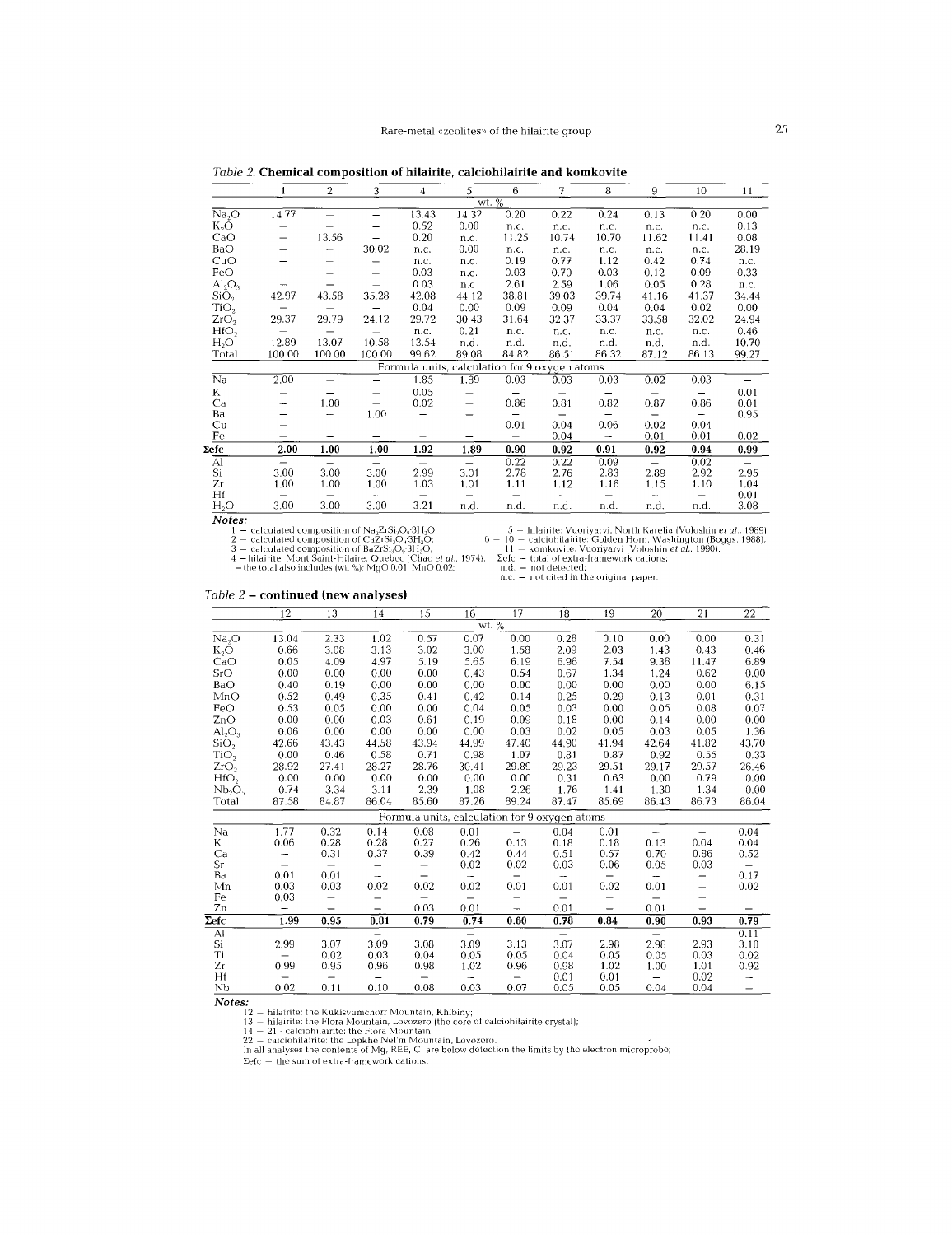|                                | 1                        | $\overline{2}$           | 3             | 4                        | 5                        | 6                        | 7                                              | 8                        | 9                        | 10       | 11                       | 12                       |
|--------------------------------|--------------------------|--------------------------|---------------|--------------------------|--------------------------|--------------------------|------------------------------------------------|--------------------------|--------------------------|----------|--------------------------|--------------------------|
|                                |                          |                          |               |                          |                          | wt. %                    |                                                |                          |                          |          |                          |                          |
| Na <sub>2</sub> O              | 18.02                    | 18.98                    | 15.18         | 15.45                    | 14.47                    | 14.07                    | 15.20                                          | 13.80                    | 12.54                    | 17.25    | 17.16                    | 16.02                    |
| $K_2O$                         |                          |                          | 3.05          | 2.49                     | 2.55                     | 4.06                     | 1.82                                           | 4.19                     | 2.12                     | 0.14     | 0.13                     | 0.13                     |
| $Y_2O_3$                       | 13.13                    | 13.83                    | 8.74          | 9.31                     | 9.30                     | 8.30                     | 8.15                                           | 5.57                     | 11.41                    | 6.64     | 11.60                    | 10.05                    |
| $La_2O_3$                      | -                        | $\overline{\phantom{0}}$ | 0.00          | 0.01                     | 0.01                     | 0.05                     | 0.02                                           | 0.15                     | 0.00                     | 0.10     | 0.00                     | 0.00                     |
| Ce <sub>2</sub> O <sub>3</sub> | $\overline{\phantom{0}}$ | $\overline{\phantom{0}}$ | 0.17          | 0.25                     | 0.66                     | 0.23                     | 0.12                                           | 2.65                     | 0.30                     | 0.34     | 0.00                     | 0.00                     |
| Pr <sub>2</sub> O <sub>3</sub> | $\overline{\phantom{0}}$ | $\overline{\phantom{0}}$ | 0.00          | 0.00                     | 0.00                     | 0.00                     | 0.00                                           | 0.22                     | 0.00                     | 0.00     | 0.00                     | 0.00                     |
| Nd <sub>2</sub> O <sub>3</sub> | —                        | —                        | 0.25          | 0.06                     | 0.63                     | 0.24                     | 0.17                                           | 2.16                     | 0.24                     | 0.60     | 0.00                     | 0.00                     |
| $Sm_2O_3$                      | $\overline{\phantom{0}}$ | ÷,                       | 0.38          | 0.48                     | 0.95                     | 0.63                     | 0.24                                           | 0.79                     | 0.32                     | 1.14     | 0.00                     | 0.32                     |
| Eu <sub>2</sub> O <sub>3</sub> | $\overline{\phantom{0}}$ | $\overline{\phantom{0}}$ | 0.24          | 0.00                     | 0.00                     | 0.00                     | 0.00                                           | 0.00                     | 0.00                     | 0.54     | 0.00                     | 0.00                     |
| $Gd_2O_3$                      | $\overline{\phantom{0}}$ | $\overline{\phantom{0}}$ | 1.03          | 0.95                     | 1.22                     | 0.78                     | 0.79                                           | 0.91                     | 0.83                     | 1.78     | 0.00                     | 0.28                     |
| $Tb_2O_3$                      | -                        | —                        | 0.21          | 0.00                     | 0.00                     | 0.00                     | 0.00                                           | 0.00                     | 0.10                     | 0.00     | 0.00                     | 0.00                     |
| $Dy_2O_3$                      | $\overline{\phantom{0}}$ | —                        | 1.26          | 1.21                     | 1.14                     | 0.98                     | 1.17                                           | 0.95                     | 1.19                     | 2.39     | 0.67                     | 0.76                     |
| $Ho_2O_3$                      | -                        | —                        | 0.00          | 0.00                     | 0.00                     | 0.00                     | 0.00                                           | 0.00                     | 0.13                     | 0.24     | 0.00                     | 0.00                     |
| Er <sub>2</sub> O <sub>3</sub> | $\overline{\phantom{0}}$ | $\overline{\phantom{0}}$ | 0.79          | 0.98                     | 0.68                     | 0.67                     | 0.60                                           | 0.62                     | 0.88                     | 0.94     | 1.31                     | 0.93                     |
| Tm <sub>2</sub> O <sub>3</sub> | —                        | --                       | 0.16          | 0.00                     | 0.00                     | 0.00                     | 0.00                                           | 0.00                     | 0.15                     | 0.08     | 0.00                     | 0.00                     |
| $Yb_2O_3$                      | -                        | $\overline{\phantom{0}}$ | 0.60          | 0.57                     | 0.47                     | 0.66                     | 0.42                                           | 0.48                     | 0.72                     | 0.14     | 1.07                     | 0.71                     |
| $Lu_2O_3$                      | —                        | $\overline{\phantom{0}}$ | 0.00          | 0.00                     | 0.00                     | 0.00                     | 0.00                                           | 0.00                     | 0.08                     | 0.00     | 0.00                     | 0.00                     |
| ThO <sub>2</sub>               | -                        | $\overline{\phantom{0}}$ | 0.74          | 1.07                     | 1.03                     | 0.68                     | 1.08                                           | 0.00                     | 0.36                     | 0.36     | 0.00                     | 1.33                     |
| SiO <sub>2</sub>               | 41.94                    | 44.16                    | 40.51         | 41.64                    | 41.34                    | 40.45                    | 41.01                                          | 43.41                    | 41.35                    | 42.96    | 44.04                    | 43.89                    |
| TiO <sub>2</sub>               | ÷                        | 9.79                     | 1.36          | 1.04                     | 1.40                     | 0.10                     | 0.33                                           | 0.40                     | 0.67                     | 8.16     | 9.64                     | 9.55                     |
| ZrO <sub>2</sub>               | 14.33                    | $\overline{\phantom{0}}$ | 10.24         | 9.32                     | 9.30                     | 13.92                    | 13.99                                          | 13.60                    | 9.99                     | 0.38     | 0.00                     | 0.00                     |
| Nb <sub>2</sub> O <sub>5</sub> |                          |                          | 1.30          | 1.34                     | 1.02                     | 0.00                     | 0.36                                           | 0.00                     | 1.25                     | 2.68     | 0.11                     | 2.39                     |
| H <sub>2</sub> O               | 12.58                    | 13.24                    | 12.6          | n.d                      | n.d                      | n.d                      | n.d                                            | n.d                      | n.d                      | n.d      | n.d                      | n.d                      |
| Total                          |                          | 100.00 100.00            | 98.81         | 86.17                    | 86.17                    | 85.82                    | 85.83                                          | 90.16                    | 84.78                    | 87.26    | 85.73                    | 86.36                    |
|                                |                          |                          |               |                          |                          |                          | Formula units, calculation for 18 oxygen atoms |                          |                          |          |                          |                          |
| Na                             | 5.00                     | 5.00                     | 4.38          | 4.44                     | 4.15                     | 4.08                     | 4.35                                           | 3.83                     | 3.65                     | 4.70     | 4.60                     | 4.28                     |
| Κ                              | $\overline{\phantom{0}}$ | $\overline{\phantom{0}}$ | 0.58          | 0.47                     | 0.48                     | 0.78                     | 0.34                                           | 0.76                     | 0.41                     | 0.03     | 0.02                     | 0.02                     |
| Y                              | 1.00                     | 1.00                     | 0.69          | 0.73                     | 0.73                     | 0.66                     | 0.64                                           | 0.42                     | 0.91                     | 0.50     | 0.85                     | 0.74                     |
| La                             | $\overline{\phantom{0}}$ | $\overline{\phantom{0}}$ | $\frac{1}{2}$ | $\overline{\phantom{0}}$ | $\equiv$                 | $\overline{\phantom{m}}$ | $\equiv$                                       | 0.01                     | $\qquad \qquad -$        | 0.005    | $\overline{\phantom{0}}$ | $\overline{\phantom{0}}$ |
| Ce                             |                          | $\overline{a}$           | 0.01          | 0.01                     | 0.04                     | 0.01                     | 0.005                                          | 0.14                     | 0.02                     | 0.02     |                          |                          |
| Pr                             | $\overline{\phantom{0}}$ | $\overline{\phantom{0}}$ | <u></u>       | $\equiv$                 | $\overline{\phantom{0}}$ | $\overline{\phantom{m}}$ | $\overline{\phantom{m}}$                       | 0.01                     | $\overline{\phantom{0}}$ | $\equiv$ | $\overline{\phantom{0}}$ |                          |
| Nd                             | $\overline{\phantom{0}}$ | $\overline{ }$           | 0.01          | $\overline{a}$           | 0.04                     | 0.01                     | 0.01                                           | 0.11                     | 0.01                     | 0.03     |                          | $\overline{\phantom{0}}$ |
| Sm                             | $\overline{\phantom{0}}$ | $\overline{\phantom{0}}$ | 0.02          | 0.03                     | 0.05                     | 0.04                     | 0.03                                           | 0.04                     | 0.02                     | 0.06     |                          | 0.02                     |
| Eu                             | —                        | $\overline{\phantom{0}}$ | 0.01          | -                        | $\overline{\phantom{0}}$ | $\overline{\phantom{0}}$ | $\overline{\phantom{0}}$                       | $\overline{\phantom{0}}$ | $\overline{\phantom{0}}$ | 0.03     | $\overline{\phantom{0}}$ |                          |
| Gd                             |                          | $\overline{\phantom{0}}$ | 0.05          | 0.06                     | 0.06                     | 0.04                     | 0.04                                           | 0.04                     | 0.04                     | 0.08     | $\overline{\phantom{0}}$ | 0.01                     |
| Tb                             | $\overline{\phantom{0}}$ | $\overline{\phantom{0}}$ | 0.01          | $\overline{\phantom{0}}$ |                          |                          |                                                |                          | $\equiv$                 | 0.02     |                          |                          |
| Dy                             | $\overline{\phantom{0}}$ | $\overline{\phantom{0}}$ | 0.06          | 0.06                     | 0.06                     | 0.05                     | 0.06                                           | 0.04                     | 0.06                     | 0.11     | 0.03                     | 0.03                     |
| Ho                             |                          | $\overline{a}$           |               |                          |                          |                          |                                                | ∽–                       | 0.01                     | 0.01     |                          |                          |
| Er                             | Ξ.                       | $\overline{\phantom{0}}$ | 0.04          | 0.04                     | 0.03                     | 0.03                     | 0.03                                           | 0.03                     | 0.04                     | 0.04     | 0.06                     | 0.04                     |
| Tm                             |                          | $\equiv$                 | 0.01          | $\overline{\phantom{0}}$ |                          |                          |                                                | Ξ.                       | 0.01                     | 0.005    |                          |                          |
| Yb                             |                          | $\equiv$                 | 0.03          | 0.03                     | 0.02                     | 0.03                     | 0.02                                           | 0.02                     | 0.03                     | 0.01     | 0.05                     | 0.03                     |
| Th                             |                          | $\overline{a}$           | 0.03          | 0.04                     | 0.04                     | 0.03                     | 0.04                                           | $\overline{\phantom{0}}$ | 0.01                     | 0.01     |                          | 0.04                     |
| Si                             | 6.00                     | 6.00                     | 6.03          | 6.15                     | 6.12                     | 6.06                     | 6.06                                           | 6.21                     | 6.20                     | 6.03     | 6.09                     | 6.05                     |
| Ti                             | L,                       | 1.00                     | 0.15          | 0.12                     | 0.15                     | 0.01                     | 0.04                                           | 0.04                     | 0.08                     | 0.86     | 1.00                     | 0.99                     |
| Zr                             | 1.00                     | $\overline{\phantom{0}}$ | 0.74          | 0.68                     | 0.67                     | 1.02                     | 1.01                                           | 0.95                     | 0.73                     | 0.03     |                          |                          |
| Nb                             | $\overline{\phantom{0}}$ |                          | 0.09          | 0.09                     | 0.07                     | $\overline{\phantom{0}}$ | 0.02                                           | $\overline{\phantom{0}}$ | 0.08                     | 0.17     | 0.01                     | 0.15                     |
| H <sub>2</sub> O               | 6.00                     | 6.00                     | 6.25          | n.d                      | n.d                      | n.d                      | n.d                                            | n.d                      | n.d                      | n.d      | n.d                      | n.d                      |

*Table* 3. **Chemical composition of sazykinaite-(YI and pyatenkoite-(Y)**

*Notes:*

1 — calculated composition of Na<sub>3</sub>YZrSi<sub>6</sub>O<sub>18</sub><sup>-6H<sub>2</sub>O;<br>2 — calculated composition of Na<sub>3</sub>YTiSi<sub>6</sub>O<sub>18</sub><sup>-6H<sub>2</sub>O;<br>3 — 9 — sazykinaite-(Y) from the Koashva Mountain, Khibin</sup></sup>

3 - Khomyakov *et ai., 1993;*

4 – 7 – Pekov, 1998 (4 and 5 – zonal crystal: 4 – core, 5 – marginal zone);<br>8 – 9 – Yakovenchuk *et al.*, 1999 (the total also includes, wt. %: analysis 8`– FeO 0.26; analys 9 - CaO 0.07, SrO 0.08);

10 - pyatenkoite-(Y) the Alluaiv Mountain, Lovozero (Khomyakov *et ai., 1996);*

11  $-$  12  $-$  pyatenkoite-(Y) from the Kukisvumchorr Mountain, Khibir

**n.d. — water content was not detect**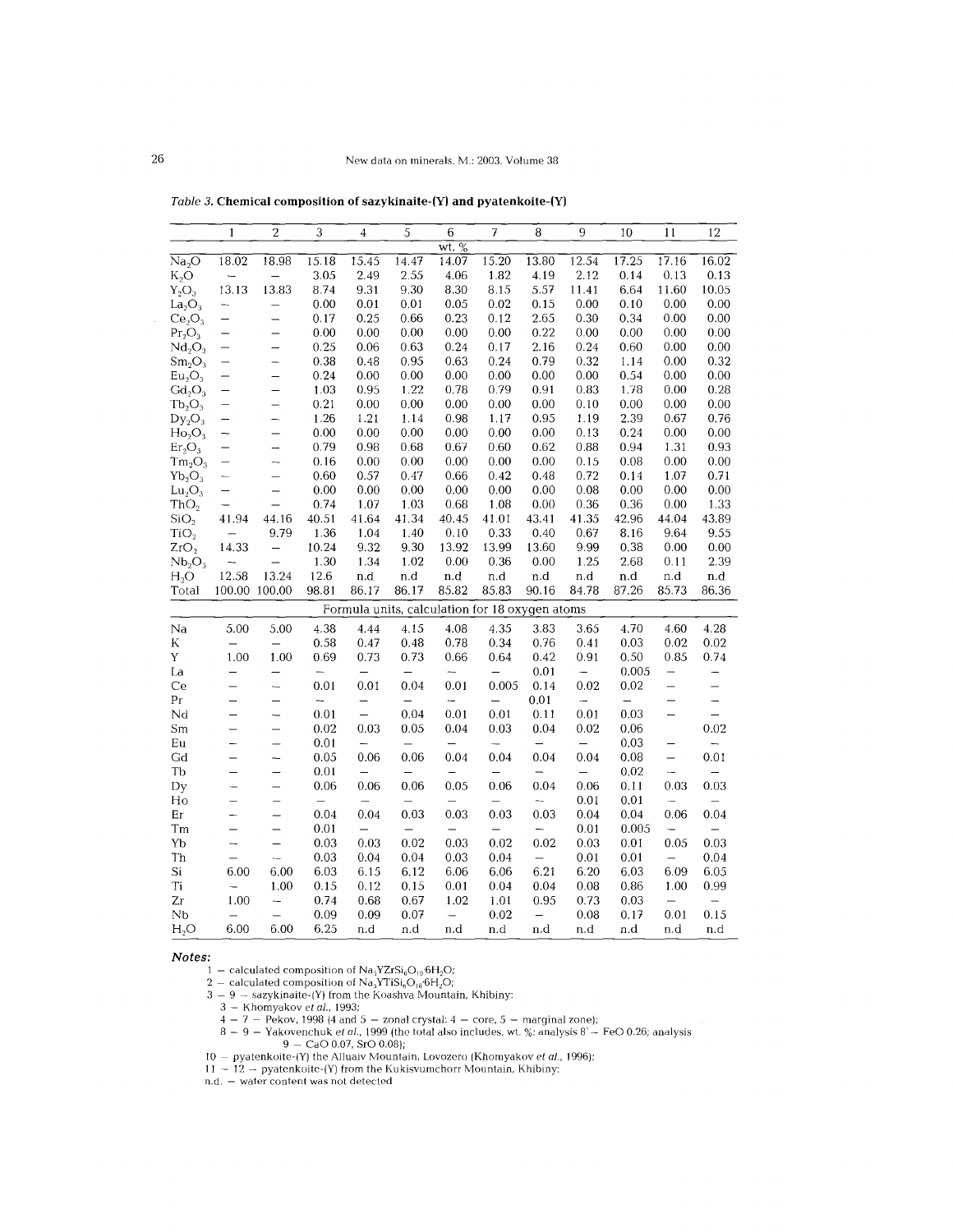and Nb are only a small admixtures, down to almost total absence. Yttrium and lantanides are absent in quantities determined by the electron microprobe  $(> 0.05 - 0.1 \%)$  in hilairite and calciohilairite. These regularities are also fair for komkovite (Table 2).

Yttrium in all cases dominates among REE in sazykinaite and pyatenkoite. In investigated samples of these minerals from Khibiny, heavy lantanides sharply prevail in lantanide spectrum with DyGd-maximum in sazykinaite and Er-maximum in pyatenkoite.

In barium-containing calciohilairite from the Lepkhe Nel'm Mountain, Lovozero, the admixture of aluminum was discovered: 1.4 wt. % of  $\text{Al}_2\text{O}_3$  (analysis 22 in Table 2).

The structure of large (alkaline and alkaline-earth) cations in investigated hilairite and calciohilairite samples varies rather widely: Na<sub>2</sub>O  $0.0 - 13.0$  wt. %, CaO  $0.7 - 11.5$  %,  $K_2O$  0.0 – 3.2 %, SrO 0.0 – 1.3 %, BaO 0.0 – 6.2 %. Such high contents of admixtures of  $K$ ,  $Sr$ , and Ba in hilairite and calciohilairite were not known earlier. Amounts of others low-valent  $cations (Mg, Mn, Fe, Zn) are small - less$ than 1 wt. % in all analyses. Zonal crystals whose core are enriched with Na and correspond to high-calcium variety of hilairite (analysis 13 in Table 2) while peripheral parts correspond calciohilairite (analysis 16 in Table 2) were discovered in Lovozero hydrothermal rocks. Transitions between zones are gradual, which allows to suppose continuous isomorphism between large extraframework cations and, respectively, about isomorphous series hilairite — calcio lairite.

In sazykinaite- $(Y)$  and pyatenkoite- $(Y)$ alkaline-earth and other bivalent cations are practically absent and Na is the main extraframework cation: pyatenkoite is almost purely sodic mineral; all samples of sazykinaite contain appreciable admixture of K $(1.8 -$ 4.2 wt.  $\%$  K<sub>2</sub>O).

The total contents of alkaline and alkalineearth cations is variable in calciohilairite from Lovozero. In addition to stoichiometric varieties, there are also cation-deficient varieties, in which the total of extra-framework cations little exceeds 0.5 of formula unit (at calculation to  $Si<sub>3</sub>$ .

## **The X-ray Data**

The crystal structure of calciohilairite the unique representative of the group, which structure remained unstudied until recen-

 $t\bar{v}$  - was studied (Pushcharovsky et al., 2002) in a single crystal from the Flora Mountain (Lovozero). Even the sizes of unit cell of this mineral were not authentically known. R.C.Boggs (1988) has stated a trigonal cell, twice as big in direction *a* than in other members of the group:  $a = 20.90$ ,  $c = 16.05$  Å. However, poor quality of single crystals from Golden Horn left doubts in correctness of these results. The data received for the Lovozero cation-deficient calciohilairite with the help of single crystal diffractometer Siemens P4 show that the unit cell of this mineral by *a* is the same as in all other representatives of the group, and by c is less:  $a =$ 10.498, c = 7.975 A (Pushcharovsky *et ai.,* 2002). Thus, it appeared four times smaller in volume than R.C.Boggs (1988) supposed it. The space group of calciohilairite is *R32,* as well as of all other members of the group (Table 1), but the parameter  $c$  of its cell is equal to the repeatability period of M-octahedra  $(-8 \text{ Å})$  and, respectively, the «step» of a screwed chain  $(Si_3O_9)$ , which includes three Si-tetrahedra. The other members of the group contain in cell two periods of chain in height and two M-octahedra, which is related to the arrangement of extra-framework cations and water molecules (see, for example, Ilyushin et al., 1981). In calciohilairite with disordered as compared to hilairite structure, one position of extra-framework cations (with dominating Ca) is realized instead of two nonequivalent in other members of the group, which provokes halved parameter c.

A similar mixed framework of hilairitegroup minerals results in similarity of their Xray powder patterns. Only members containing large octahedron occupied with Y and Ln in the framework may be separated in X-ray powder patterns from REE-free members (Table 4). Obviously, as well as in case of alumosilicate zeolites, character of «filler» of extensive cages (alkaline and alkaline-earth cations and water molecules) does not render essential influence on parameters of cell and X-ray powder pattern.

Table 4 shows X-ray powder data for calciohilairite from the Flora Mountain (Lovozero), indicated in parameters of true, i.e. small cell determined by single crystal method in comparison with X-ray powder data of other members of the group. At choice of indices *hki* for calciohilairite, the data on intensity, received from its crystal structure data, were taken into account.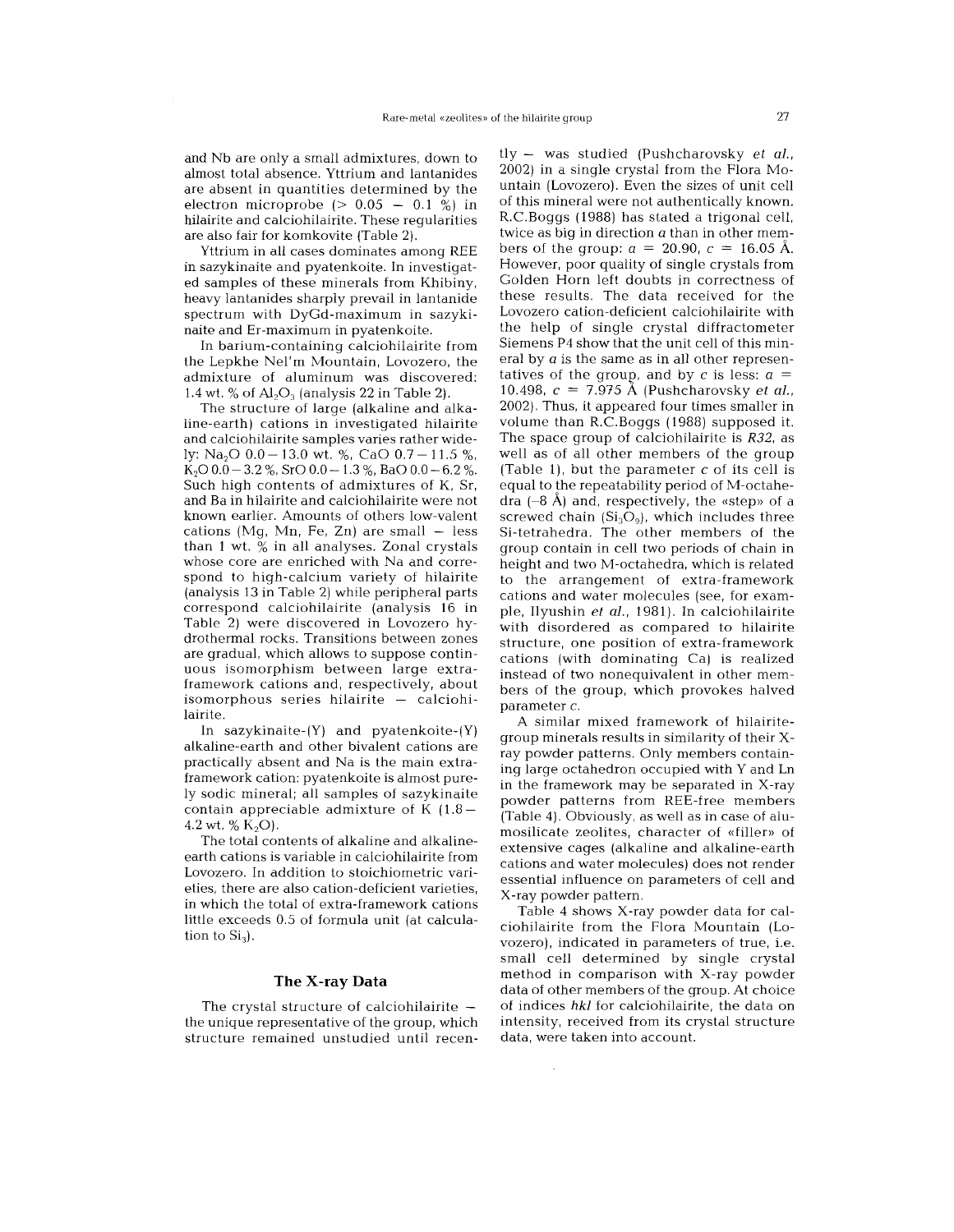|               | $\mathbf{1}$ |          |              | $\overline{2}$ |          | 3<br>$\overline{4}$<br>$\sqrt{5}$ |                         |                             |                  |          |                  |
|---------------|--------------|----------|--------------|----------------|----------|-----------------------------------|-------------------------|-----------------------------|------------------|----------|------------------|
| Ι             | $d, \AA$     | hkl      | $\cal I$     | $d, \AA$       | $\cal I$ | $d, \AA$                          | $\boldsymbol{l}$        | $d, \, \mathring{\text{A}}$ | $\boldsymbol{I}$ | $d, \AA$ | hkl              |
| 90            | 6.02         | 011      | $90^{\circ}$ | 6.03           | 10       | 5.96                              | 32                      | 6.03                        | 60               | 5.99     | 012              |
| 90            | 5.20         | 110      | 70           | 5.25           | 100      | 5.23                              | 63                      | 5.40                        | 30               | 5.36     | 110              |
| 5             | 4.00         | 201      |              |                | 10       | 3.94                              |                         |                             |                  |          | 202              |
|               |              |          |              |                |          |                                   | $\boldsymbol{2}$        | 3.776                       |                  |          | 113              |
| $\mathfrak s$ | 3.65         | 102      | 5            | 3.62           | 80       | 3.59                              | $\overline{\mathbf{4}}$ | 3.645                       |                  |          | 104              |
|               |              |          |              |                |          |                                   | 3                       | 3.453                       | 20               | 3.43     | 211              |
| 100           | 3.15         | 121      | 90           | 3.14           | 20       | 3.13                              | 84                      | 3.236                       | 100              | 3.21     | 122              |
| 100           | 3.01         | 300, 022 | 100          | 3.01           | 80       | 3.02                              | 88                      | 3.127                       | 40               | 3.093    | 300              |
|               |              |          |              |                | 90       | 2.96                              | 100                     | 3.030                       | 85               | 2.990    | 024              |
|               |              |          |              |                | 10       | 2.880                             |                         |                             |                  |          | 123              |
|               |              |          |              |                | 20       | 2.840                             |                         |                             |                  |          | 302              |
|               |              |          |              |                | 40       | 2.615                             | 19                      | 2.708                       | 40               | 2.661    | 220, 033         |
| 40            | 2.60         | 212      | 50           | 2.62           | 60       | 2.571                             | 8                       | 2.641                       | 20               | 2.608    | 214, 205         |
|               |              |          |              |                |          |                                   | 3                       | 2.565                       |                  |          | 131              |
|               |              |          | 10           | 2.41           | 30       | 2.393                             | $\,9$                   | 2.472                       | 5                | 2.439    | 312              |
|               |              |          |              |                |          |                                   | $\overline{4}$          | 2.407                       |                  |          | 223              |
| 25            | 2.37         | 113      | 10           | 2.35           | 20       | 2.327                             | 5                       | 2.371                       | 22               | 2.353    | 116              |
|               |              |          | 10           | 2.19           |          |                                   | 7                       | 2.248                       | 10               | 2.210    | 042              |
| 35            | 2.12         | 132      | 20           | 2.13           | 20       | 2.124                             | 14                      | 2.175                       | 24               | 2.148    | 134              |
|               |              |          |              |                | 60       | 2.106                             | $\sqrt{2}$              | 2.134                       |                  |          | 321, 230         |
|               |              |          | 5            | $2.02\,$       | 10       | 2.026                             | 13                      | 2.077                       | 10               | 2.050    | 232              |
| 50            | 1.99         | 410, 303 | 70           | $2.00\,$       | 30       | 1.984                             | 7                       | 2.046                       |                  |          | 410, 306         |
|               |              |          |              |                |          |                                   | 18                      | 2.018                       | 55               | 1.998    | 404, 306         |
|               |              |          |              |                | $30\,$   | 1.960                             |                         |                             |                  |          | 008              |
|               |              |          |              |                | 10       | 1.931                             |                         |                             |                  |          | 233              |
|               |              |          |              |                | 10       | 1.911                             | 3                       | 1.909                       | 17.5             | 1.881    | 217,143,018      |
| 20            | 1.83         | 322, 024 | 40           | 1.86           | 40       | 1.841                             | 13                      | 1.890                       | 17.5             | 1.870    | 324, 226         |
|               |              |          |              |                | 20       | 1.829                             |                         |                             |                  |          | 500              |
|               |              |          | 10           | 1.83           | 50       | 1.796                             | $\overline{4}$          | 1.825                       | 12               | 1.808    | 502, 208         |
| 20            | 1.74         | 330      | 20           | 1.755          | 20       | 1.750                             | 21                      | 1.805                       | $\bf{24}$        | 1.781    | 330              |
|               |              |          |              |                |          |                                   |                         |                             | 5                | 1.746    | 009, 241         |
|               |              |          |              |                | 10       | 1.736                             |                         |                             |                  |          | 235              |
| $10\,$        | 1.71         | 421, 124 | 10           | 1.714          | 50       | 1.700                             | 11                      | 1.730                       | 10               | 1.712    | 422, 128         |
| 15            | 1.68         | 052      | 10           | 1.693          | 10       | 1.656                             | 12                      | 1.696                       | 26               | 1.676    | 054              |
|               |              |          |              |                |          |                                   |                         |                             | $\sqrt{5}$       | 1.648    | 511              |
| 30            | 1.65         | 151      | 30           | 1.660          | 30       | 1.642                             | $\overline{4}$          | 1.648                       | 5                | 1.627    | 152, 243         |
| 15            | 1.59         | 413      | 10           | 1.598          | 10       | 1.579                             | 7                       | 1.618                       | 26               | 1.598    | 244, 416         |
| 5             | 1.57         | 105      | 5            | 1.559          | 10       | 1.564                             | $\,2$                   | 1.577                       | 5                | 1.556    | 318, 1.0.10, 153 |
| 5             | 1.51         | 600, 512 |              |                | 50       | 1.546                             | 5                       | 1.564                       |                  |          | 131,600          |
|               |              |          |              |                | 10       | 1.527                             |                         |                             |                  |          | 237              |
|               |              |          |              |                | 20       | 1.505                             | $\boldsymbol{4}$        | 1.549                       | $\sqrt{5}$       | 1.532    | 514              |
|               |              |          | 40           | 1.468          |          |                                   | 5                       | 1.514                       |                  |          | 342, 253         |
|               |              |          |              |                | $10\,$   | 1.480                             |                         |                             |                  |          | 2.0.10           |
| 40            | 1.45         | 520, 333 | 30           | 1.442          | 20       | 1.460                             | 13                      | 1.503                       | 44               | 1.481    | 520,603          |
|               |              |          |              |                |          |                                   | 5                       | 1.491                       |                  |          | 336              |

*Table* 4. X-ray powder data for hilairite-group minerals

**Notes:**<br>
1 – calciohilairite, the Flora Mountain, Lovozero (camera RKD-57.3, FeK-radiation);<br>
2 – hilairite, the Kukisvumchorr Mountain, Khibiny (camera RKD-57.3, FeK-radiatio<br>
3 – komkovite, Vuoriyarvi (Voloshin e*t al.*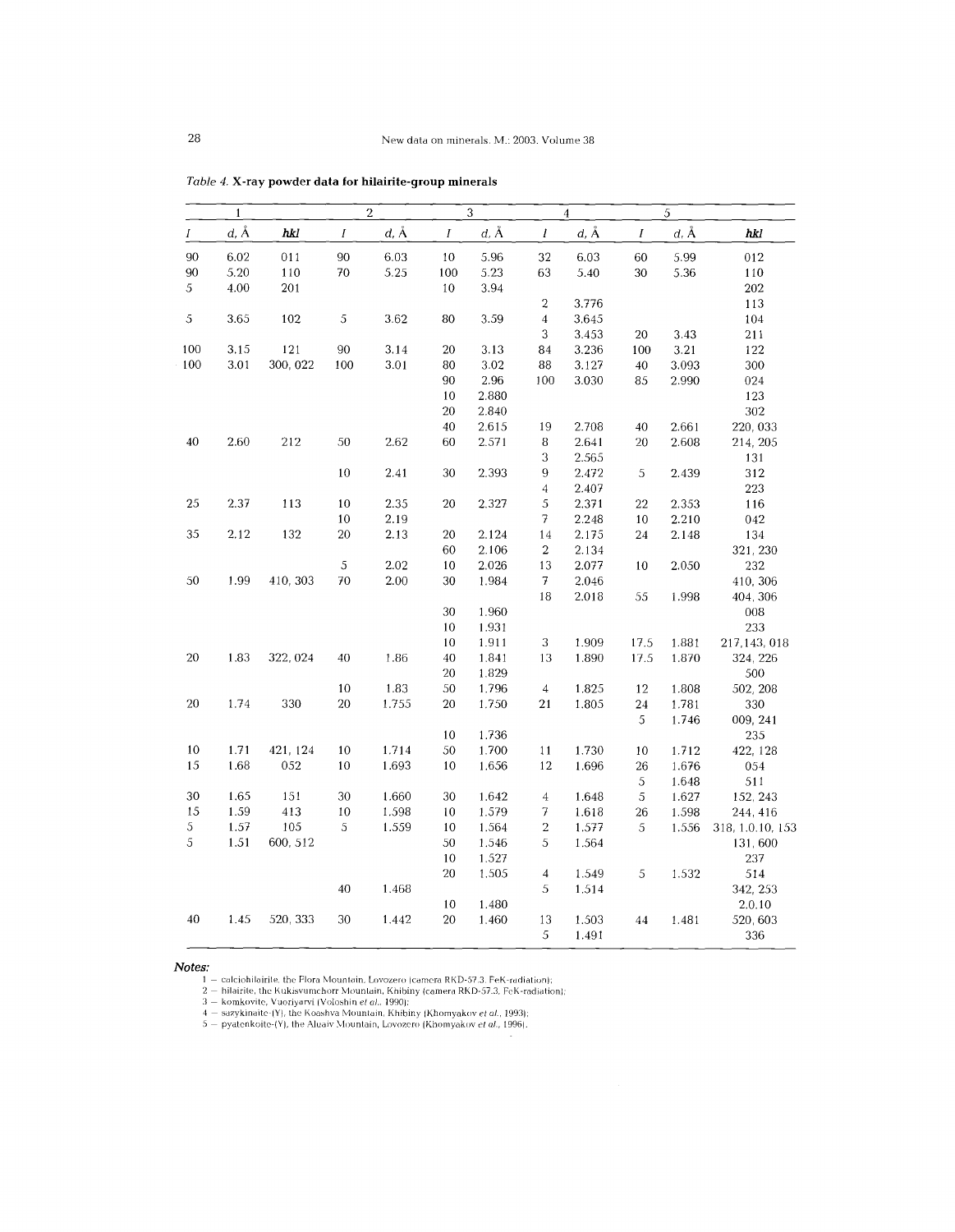# **IR-spectroscopy**

The IR-spectroscopic data on hilairite-group minerals are rather dispersed, and the IR-spectrum of calciohilairite was not published at all. A.V.Voloshin with co-authors (1989) gaves spectra of water alkaline Zr-silicates  $-$  cata pleiite, gaidonnayite, georgechaoite and hilairite and fairly notes that the IR-spectroscopy is quite convenient for diagnostics of these minerals. A.P.Khomyakov with co-authors (1996) note that the IR-spectrum of pyatenkoite is generally close to the spectra of sazykinaite, hilairite and komkovite. However, it is difficult to agree without reserves with this statement. Fig. 2 shows IR-spectra of all members of hilairite group and serious distinctions between them are well visible.

Really, the IR-spectroscopy can be proposed as a reliable and fast method not only to distinguish hilairite-group minerals from representatives of other structural types, but also for their diagnostics inside the group. Only hilairite and calciohilairite can be confused by IR-spectra, whereas other minerals have individual sets of features expressed in appearance, disappearance, or shift of this or that spectrum band and/or redistribution of their intensities.

The IR-spectrum of pyatenkoite is most sharply distinguished, which is related to entry of Ti instead of Zr. The distinctions consist both in occurrence of own bands related to vibrations Ti-O (first of all, this is a doublet in the band 700 cm-l instead of single at zirconium minerals) and in strong polarization by Ti, as against Zr, bond Si-O that results in splitting the main Si-O band of stretching vibrations in pyatenkoite spectrum into two comparable by intensity components at  $\sim$ 900 and  $\sim$ 1020 cm<sup>-1</sup>. Such character of splitting gives completely individual structure to the main band in spectrum of pyatenkoite allowing to confidently distinguish this mineral from zirconium members of the group.

Very serious distinctions are observed in the area of absorption bands corresponding to vibrations of water molecules - stretching  $(2900-3550 \text{ cm}^{-1})$  and bending  $(-1600 \text{ cm}^{-1})$ . So, splitting of the band of molecular water bending vibrations in komkovite and sazykinaite spectra indicates the presence in these minerals of water molecules at two structural positions, as against three other members of the group, where, considering single band near  $\sim$ 1600 cm<sup>-1</sup>. H<sub>2</sub>O positions are of one type. An intensive wide band near  $\sim$ 2900 cm $\cdot$ <sup>1</sup> in the sazykinaite spectrum indicates the existence of strong hydrogen bonds, which are not observed in pyatenkoite. At last, a wide band near  $\sim$ 3200 cm $^{-1}$  may indicate the presence of  $(H<sub>3</sub>O)<sup>+</sup>$  in hilairite-group minerals; most strongly this band is manifested in hilairite and calciohilairite.

#### **Discussion**

New finds of hilairite-group minerals in the Khibiny-Lovozero complex show that these minerals are not so rare as it was supposed earlier. The received data on their cation composition appreciably expand our knowledge about isomorphous capacity of hilairite structural type. So, variations in crystals from the Flora Mountain (Lovozero) composition unequivocally show the existence in nature of extended isomorphous series hilairite—cal ciohilairite and also indicate possibility of entry of significant amounts of K and Sr admixtures in these minerals. Finds of high-



*Fig.* 2. *IR spectra of hilairite-group minerals:*

*1 hilairite (Alluaive Mountain, Lovozero),*

- 2 *calciohilairite (Flora Mountain, Lovozero),*

- 3 - *komkovite (Vuoriyarvi),*

4 - *sazykinaite-(Y) (Koashva Mountain, Khibiny),*

5 - *pyatenkoite-(Y) (Kukisvumchorr Mountain, Khibiny)*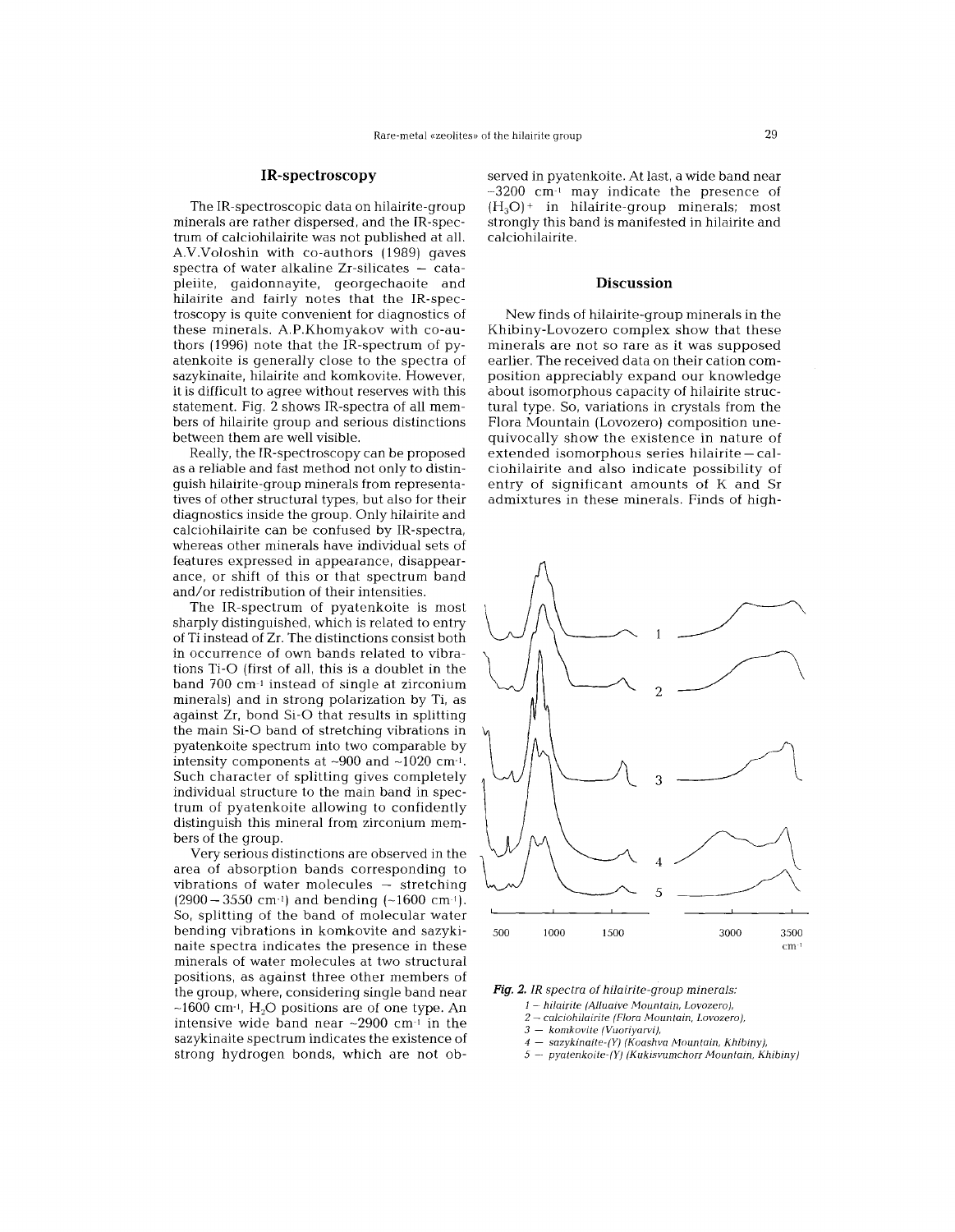barium varieties of calciohilairite (Lepkhe Nel'm Mountain, Lovozero, — analysis 22 in Table 2) allows to assume the probability of realization of the isomorphous series calciohilairite — komkov

Results of study of cation-deficient calciohilairite structure from Lovozero (Pushcharovsky et a1., 2002) enlightens the nature of non-stoichiometry in compounds with hilairite structural type. In addition to usual heterovalent replacements Ca<sup>2+</sup> +  $\leftrightarrow$  2Na+, partial occupancy of cations  $(H_3O)$  + in the position usually only occupied with water molecules was revealed here. Significant sizes of cages in the framework allow to placed here such a large cation as hydronium, which compensate the lack of positive charge caused by the reduction of contents of «usual» cations — of alkalin and alkali-earth metals. The presence of hydronium is directly proved by IR-spectroscopy and indirectly - by overestimate of ratios for Si and M-cations at calculation of formulas of cation-deficient varieties by  $O<sub>9</sub>$  (see analyses 14 through 18 and 22 in Table 2). As a result, the idealized general scheme of isomorphism resulting in observed compositions of cationdeficient calciohilairite may be written as:

 $2Na^{+} + H_{2}O \rightarrow 0.5Ca_{2}^{+} + 1.5 + (H_{3}O)^{+}$ . Taking into account that core of cation-deficient calciohilairite crystals from the Flora Mountain are quite often appreciably enriched with Na in comparison with high-calcium peripheral zones (analyses 13 and 16 in Table 2). it is possible to assume that this scheme of isomorphism at the same time is also the scheme of reaction of natural ionexchanging process, which results in transition of hilairite, crystallized from alkali-rich solutions, into calciohilairite at late hydrothermal phases in conditions of reduced alkalinity (as is known, reduction of activity of alkalis is rather typical of late phases of agpaitic system evolution). The presence of such open channels in hilairite type structure makes easy ionic exchange and it is thought that this phenomenon in general may be characteristic of hilairite-group minerals, responsible, in some cases, for the composition of extra-framework cations and water contents.

Isomorphism in the frame work is not so wide. So, strict order of two types of  $M$ -cations with different sizes  $(Zr, Ti)$  and (Y,Ln) in structures of sazykinaite and pyatenkoite (Rastsvetaeva, Khomyakov, 1992, 1996), as well as absence of REE in hilairite, calciohilairite and komkovite, indicate that isomorphous series between rare-earth and rareearth-free members of the group are absent.

Thus, in the hilairite group, it is possible to distinguish two independent subgroups: with the same filling of both M-octahedra (hilairite, calciohilairite and komkovite) and with the ordered distribution of M-cations of two types in positions M1 and M2  $-$  sazykinaite-(Y) and pyatenkoite-(Y). Continuous isomorphism between Zr and Ti(Nb) even in isostructural sazykinaite and pyatenkoite is not discovered yet and it is possible that compete series between them are not realized at all owing to serious distinctions in crystallochemical features of Zr and Ti, in detail discussed by YU.A Pyatenko and AA Voronkov (1977). Presence of Al in hilairite-group minerals is only reported for calciohilairite: from the Golden Horn (Boggs, 1988, - see analyses 6 - 8 in Table 2) and from the Lepkhe Nel'm Mountain, Lovozero (analysis 22 in Table 2). The structure of AI-containing calciohilairite was not studied, it is only possible to note that the mineral from the Golden Horn has increased content of Al at some deficiency of Si, and in that from Lovozero  $-$  a deficiency of Zr.

Thus, stable composition of mixed octahedral-tetrahedral framework at widely varying contents and ratios of extra-framework cations (including hydronium) and a variable quantity of molecular water are characteristic of hilairite-group minerals. A number of attributes indicate easy ionic exchange and de-cationing in hilairite-like phases. All these features could be very well explained if *to consider hilairitegroup minerals* as *spcific zeolites with* a *combined framework.*

Currently large scientific and practical interest call zeolite materials of new type, which framework includes five and six-coordinated cations Ti, Nb, AI, Ga, V, etc. together with tetrahedral fragments (see, for example, the review of Rocha et al., 1996). These «zeolites» are characterized by wide spectrum of structural types and quite often have unique properties. Among minerals good example of microporous materials with combined octahedral-tetrahedral framework are Ti, Nb-silicates of the labuntsovite group (Chukanov et al., 2002; Pekov et al., 2002).

Members of the hilairite group are also bright representatives of natural rare-metal «zeolites». They have a unique structure in which apex-connected silica tetrahedra form chains and isolated M-octahedra are occupied with atoms of Zr, less often Ti(Nb) and Y(HREE), joining to pendent apices of Si-tetrahedra, complete the framework. It is interesting that this picture is opposite to what is observed in labuntsovite-like minerals,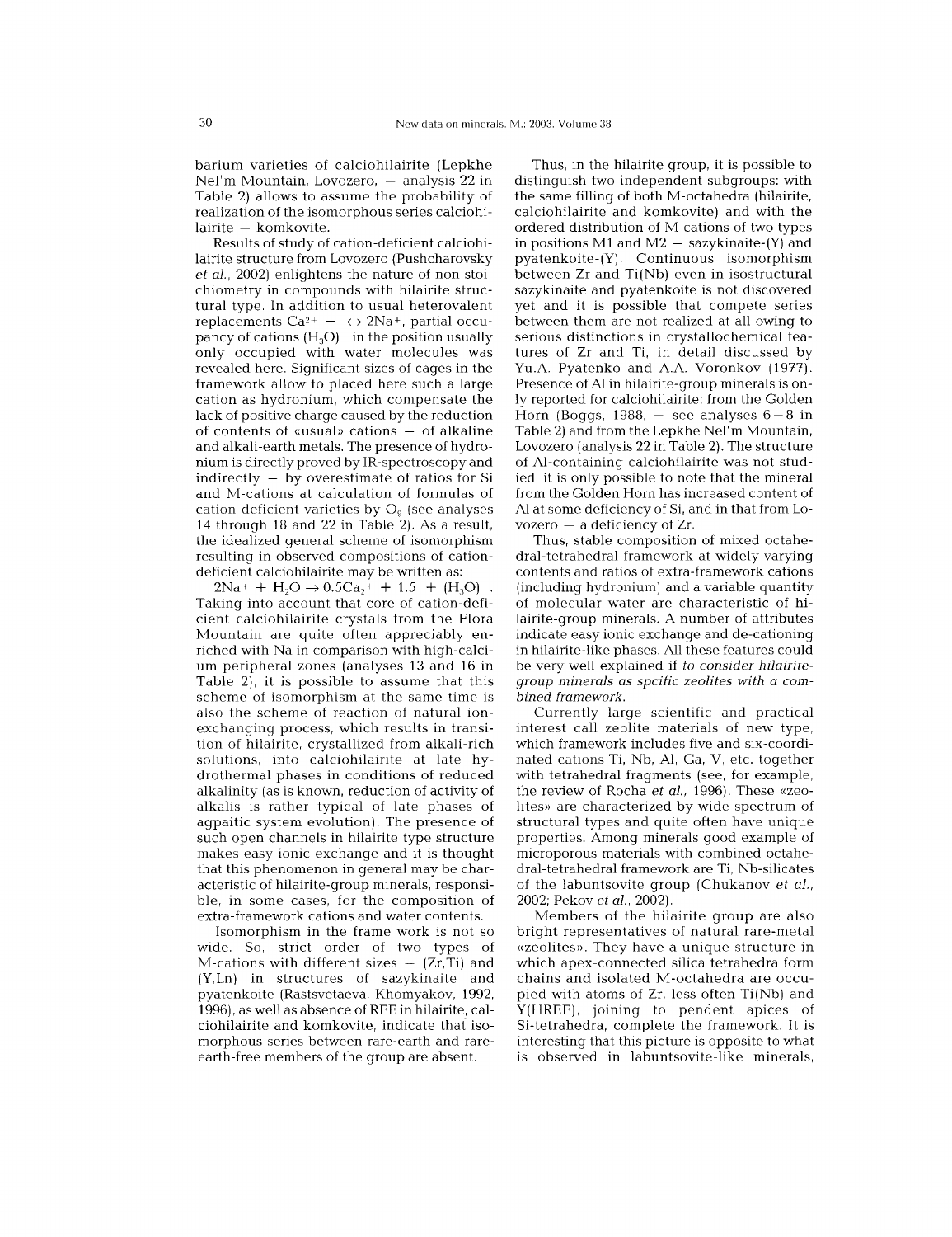where chained motif is formed by interconnected by apices Ti,Nb-octahedra, while isolated four-member rings of Si-tetrahedra act as a binding element. These two contrast examples well illustrate the possibilities of topological variety of rare-metal «zeolite» structures. The density of framework of hilairite-group minerals varies from 15 to 16 framework atoms  $(Si+M)$  by 1000  $\AA$ <sup>3</sup>; such values are characteristic of «true» alumosilicate zeolites with «loose» frameworks.

The thermal data also unequivocally specify the zeolite character of hilairite-like minerals. So, dehydration of hilairite at heating completely terminate at 220° C and then dewatered material preserves the hilairite structure minimum to 855° C. At return cooling, rehydration also begins at 220° C and in 15 hours at room temperature the mineral absorbs about 95 % from initial quantity of water; the rehydration product is meat-red, porcelain-like, gives the X-ray diagram of hilairite (Chao *et ai.,* 1974). The main quantity of water from sazykinaite-(Y) flashes out below 250° C (more than 80 wt. % from all the loss, by the published thermal curve). After heating up to 500° C, grown white and turbid crystals give the X-ray powder pattern of sazykinaite with weakened diffusion lines (Khomyakov *et ai.,* 1993).

It is possible that massive pink to red opaland porcelaine-like varieties of hilairite described from Saint-Hilaire (Chao *et ai., 1974)* and Karnasurt Mountain in Lovozero (Khomyakov, Chernitsova, 1980) could arise owing to dewatering of «normal» crystalline hilairite at additional heating of a pegmatitic system after the crystallization of mineral and its rehydration at cooling.

Large enough Y cation participates in the sazykinaite and pyatenkoite framework, which is rare for similar «zeolites». Probably, the framework-forming role demanding in this case the minimization of coordination polyhedron volume interferes with entry of ions of light lantanides  $-$  largest of REE<sup>3+</sup>  $-$  into these phases in essential quantities. Only one analysis of sazykinaite is known where Ce prevails in Ln spectrum, but here Y remains dominant M2-cation (analysis 8 in Table 3). Zeolite nature of hilairite-group minerals is also proved by the ease of entry of additional Na<sup>+</sup> cation (in relation to REE-free members of the group), necessary to compensate the deficiency of positive charge arising at heterovalent replacement  $(Zr, Ti)^{4+} \rightarrow Y^{3+}$  in channels of sazykinaite and pyatenkoite. As is known, just this is the charge balance mechanism in very

many «true» zeolites with wide limits of isomorphism between  $Si<sup>4+</sup>$  and  $Al<sup>3+</sup>$  in tetrahedra (Gottardi, Galli, 1985).

A triple system hilairite  $Na<sub>2</sub>{ZrSi<sub>3</sub>O<sub>9</sub>}$  $\cdot$ 3H<sub>2</sub>O - calciohilairite Ca $\{ZrSi_2O_9\}\cdot3H_2O$  $-$  komkovite Ba $\{ZrSi_3O_9\}$  3H<sub>2</sub>O has a pecu liar analogue by a set of extra-framework cations among «true» zeolites: natrolite  $Na_2{Al_2Si_3O_{10}}$ <sup>y</sup> $2H_2O$  - scolecite Ca ${Al_2Si_3}$  $O_{10}$ '3H<sub>2</sub>O – edingtonite Ba{Al<sub>2</sub>Si<sub>3</sub>O<sub>10</sub>}'4H<sub>2</sub>O. Moreover, isotructural natrolite and scolecite show a complete miscibility, while structurally close edingtonite rarely contains appreciable admixtures of other cations (see: Gottardi, Galli, 1985).

Due to its zeolite-like structure causing multicomponent composition and significant variations in contents of cations (especially extraframework cations) and water, hilairite-group minerals are sensitive indicators of chemical environments at mineral formation. As shows the analysis of their occurrence conditions and paragenesis, the temperature interval of crystallization of these most rich in water Zr-silicate phases is narrow: appearance of hilairite-group minerals from hydrothermal solutions at temperatures above 150°C is little probable. At the same time, geochemical settings of their formation may differ strongly. So, the particular type of hydrothermal rocks related to carbonatites of the Vuoriyarvi massif has sharp barium specificity manifested, in particular, by the presence of komkovite; decomposition of abundant eudialyte containing admixtures of Y and HREE (Koashva, Khibiny) in hyperalkaline hydrothermal conditions has resulted in crystallization of sazykinaite-(Y) in leaching cavi $ties - the mineral, which has concentrated$ these elements (Pekov, 1998).

In some cases the composition of hilairitelike minerals reflects the chemical environ- $\frac{1}{2}$  ment of late solutions  $-$  the stage of decation ing of these phases or ionic exchange. This could be the way of formation of the secondary concentric zonality  $-$  so we interpret the structure of crystals from the Flora Mountain in the Lovozero massif.

#### **Conclusions**

So, basing on the results of study of new finds of hilairite-group minerals in the Khibiny-Lovozero alkaline complex and on earlier published data from all known occurrences of the world, we attempted to illustrate zeolite character'of these minerals and to characterize from this viewpoint their composition and some cry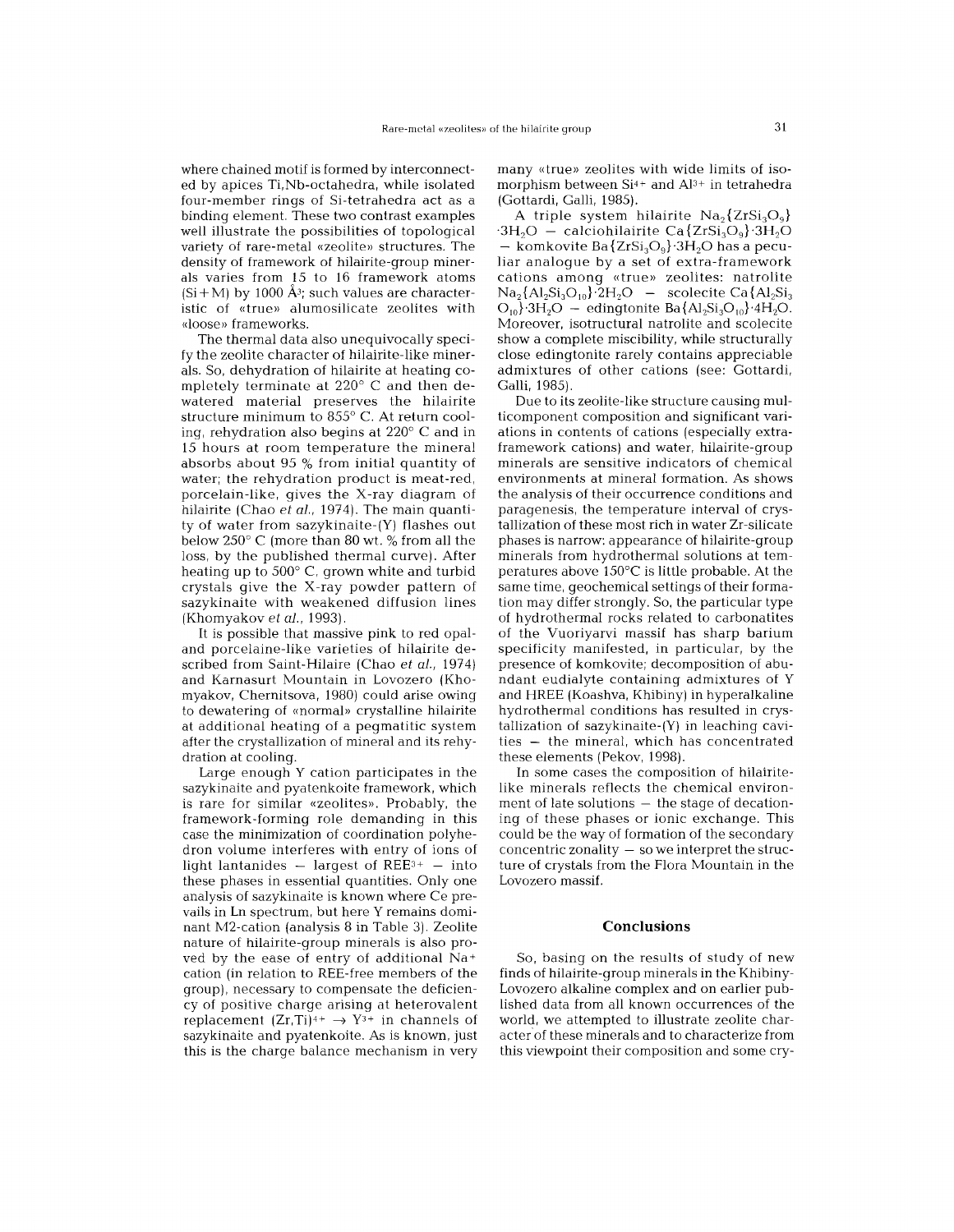stallochemical features. Hilairite-group minerals form a very original type of natural raremetal «zeolites» with a peculiar combined framework. Their properties demand detailed study: it is possible that they are not only unusual, but also interesting in practical application.

The authors are deeply grateful to Alesander S. Podlesnyi, who made available samples from the Kirovskii mine (Khibiny) for study, and Irina A. Ekimenkova and Leonid A. Pautov for the help in realization of studies. The work was supported by RBRF grant  $#03-05-6405$ and Russian Leading Scientific School Grant #00-15-98-497.

## References

- *Andersen F., Berge S.* A, *Burvald I.* Die Mineralien des Langesundsfjords und des umgebenden Larvikit-Gebietes, Oslo-Region, Norwegen //Mineralien-Welt. 1996.  $Jq.7. \#4. P. 21-100.$
- *Birkett V.p., Miller R.R., Roberts A.p., Ma*riano A.N. Zirconium-bearing minerals from the Strange Lake intrusive complex, Quebec-Labrador //Can. Miner. 1992. Vol. 30. P.  $191-205$ .
- *Boggs R.p.* Calciohilairite, CaZrSi<sub>3</sub>O<sub>9</sub>'3H<sub>2</sub>O, the calcium analogue of hilairite from the Golden Horn batholith, northern Cascades, Washington. *I lAmer.* Miner. 1988. Vol. 73. P. 1191 — 1194
- *Chao* G. *Y., Watkinson D.H., Chen V. V.* Hilairite,  $Na<sub>2</sub>ZrSi<sub>3</sub>O<sub>9</sub>·3H<sub>2</sub>O<sub>r</sub>$  a new mineral from Mont St. Hilaire, Quebec //Can. Miner. 1974. Vol. 12. P. 237-240.
- *Chukanov N V., Pekov I. V., Khomyakov AP.* Recommended nomenclature for labuntsovite-group minerals //Eur. J. Miner. 2002. Vol. 14. #1.P.165-173.
- *Gottardi* G., *Galli E.* Natural Zeolites. Berlin, 1985. 409 p.
- *Horvath* L., *Gault R.A.* The Mineralogy of Mont Saint-Hilaire, Quebec //Mineral. Record. 1990. Vol. 21. #4. P. 284-359.
- *Horvath L., Pfenninger-Horvath E.* Mineralogisches Schatzkastchen im Sudosten Kanadas: Mont Saint-Hilaire, Quebec //Lapis. 2000. Jq. 25.  $\#7/8$ . P. 13 - 61.
- *Horvath L., Pfenninger-Horvath E., Gault R.A, Tarasoff P.* Mineralogy of the Saint-Amable Sill, Varennes and Saint-Amable, Quebec //Mineral. Record. 1998. Vol. 29. #2. P. 83-118.
- *Ilyushin G.D., Voronkov* AA, *Nevsky NN, Ilyukhin V. V., and Belov N V.* Kristalli-

cheskaya struktura ilerita Na<sub>2</sub>ZrSi<sub>3</sub>O<sub>9</sub>.3H<sub>2</sub>O (Crystal structure of hilairite  $Na<sub>2</sub>ZrSi<sub>3</sub>O<sub>9</sub>$ '3H20) *IIDoklady* AN SSSR. **1981.** V. 260.  $# 5.$  p. 1118  $- 1120$  (Rus.).

- *Khomyakov AP. and Chemitsova NM.* Ilerit  $\text{Na}_{2}\text{ZrSi}_{3}\text{O}_{9}$ :3 $\text{H}_{2}\text{O}$   $-$  pervye nakhodki v SSSF (Hilairite  $Na<sub>2</sub>ZrSi<sub>3</sub>O<sub>9</sub>·3H<sub>2</sub>O$  – the first finds in the USSR) //Mineralogichesky Zhurnal. 1980. V. 2.  $\#3$ .p. 95 - 96 (Rus.).
- *Khomyakov AP., Nechelyustov G.N, and Rastsvetaeva R.K.* Pyatenkoit-(Y) Nas(Y,Dy,Gd)  $T_i$ Si<sub>6</sub>O<sub>18</sub><sup>·</sup>6H<sub>2</sub>O – novy mineral (Pyatenkoite- $(Y)$  Na<sub>s</sub> $(Y, Dy, Gd)$  TiSi<sub>s</sub>O<sub>18</sub>.6H<sub>2</sub>O - a new mineral) //ZVMO. **1996**. Part 125. #4. p. 72-79 (Rus.).
- *Khomyakov AP., Nechelyustov G.N, and*  $Rastsvetaeva R.K.$  Sazykinait- $(Y)$  Na<sub>s</sub> $YZrSi<sub>6</sub>O<sub>19</sub>$  $-6H<sub>2</sub>O -$  novy mineral (Sazykinaite-(Y)  $Na<sub>5</sub>YZrSi<sub>6</sub>O<sub>18</sub>·6H<sub>2</sub>O$  – a new mineral) *IIZVMO.* 1993. Part 122. # 5. p. 76 - 82 (Rus.).
- *Pekov I.V.* Ittrievaya mineralizatsiya v Khibino-Lovozerskom shchelochnom komplekse (Kolsky poluostrov) (Yttrium mineralization in the Khibiny-Lovozero alkaline complex (Kola Peninsula) *IIZVMO.* 1998. Part 127.  $# 5. p. 66 - 85$  (Rus.).
- *Pekov I.V.* Lovozero Massif: History, Pegmatites, Minerals. Moscow, 2000. 480 p.
- *Pekov I.V., Turchkova* A G., *Kononkova NN, and Chukanov* N. *V.* Izuchenie kationoobmennykh svoistv mineralov gruppy labuntsovita. Chast' 1. Eksperimenty v vodnykh rastvorakh pri normalnykh usloviyakh (Study of cation-exchange properties of labuntsovite-group minerals. Part 1. Experiments in water solutions under normal conditions.) Absract //Transactions of the All-Russia Seminar «Alkaline magmatism of the Earth». M., 2002. p. 76 (Rus.).
- *Pushcharovsky* D. *Yu., Pekov I. V., Pazero M., Gobechiya E.R., Merlino 5., and Zubkova N V.* Kristallicheskaya struktura kation-defitsitnogo kaltsioilerita i vozmozhnye mekhanizmy dekationirovaniya v mineralakh so smeshannymi karkasami (Crystal structure of cation-deficient calciohilairite and probable decationing mechanisms in minerals with mixed frameworks) //Kristallogtraphiya. 2002. V. 47  $# 5$ , p. 814 - 818 (Rus.).
- *Pyatenko* J.A *and Voronkov* AA Sravnitelnaya kharakteristika kristallokhimicheskikh funktsiy titana i tsirkoniya v strukturakh mineralov (The comparative characteristic of titanium and zirconium crystallochemical functions in structures of minerals) *IIIz*vestiya AN SSSR, Geological series. 1977.  $\#9.$  p.  $77-88$  (Rus.).